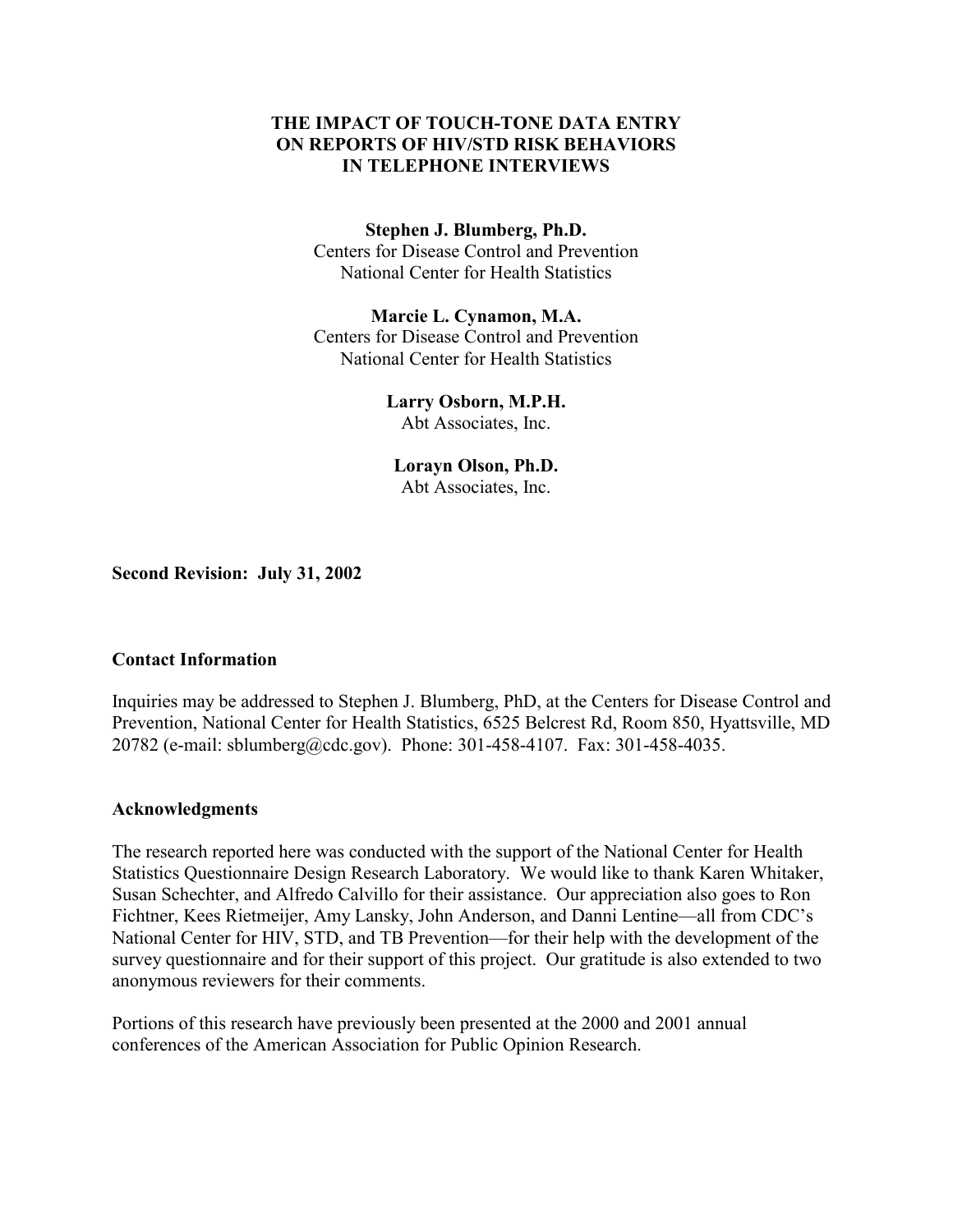## **THE IMPACT OF TOUCH-TONE DATA ENTRY ON REPORTS OF HIV/STD RISK BEHAVIORS IN TELEPHONE INTERVIEWS**

## **ABSTRACT**

Respondents' concerns about privacy can decrease reporting of HIV/STD risk behaviors in general population telephone surveys. The purpose of this paper is to describe the results of an experimental study evaluating whether one method for increasing privacy—touch-tone data entry (TTDE)—is effective in increasing estimates of sexual behaviors from a population-based survey. A random-digit-dial telephone survey of adults in New Jersey ( $n = 405$ ) was conducted, with half the respondents using TTDE for answering sexual behavior questions. TTDE led to increased reports of same-sex sexual behavior, certain HIV/STD risk factors, and concern about one's risk for HIV/STD transmission. TTDE also narrowed the difference between men's and women's reports of the number of different sexual partners over the past 10 years. The feasibility and limitations of TTDE are discussed, as well as possible alternative interpretations that consider the impact of TTDE on the dynamics of the interaction between the respondent and the interviewer.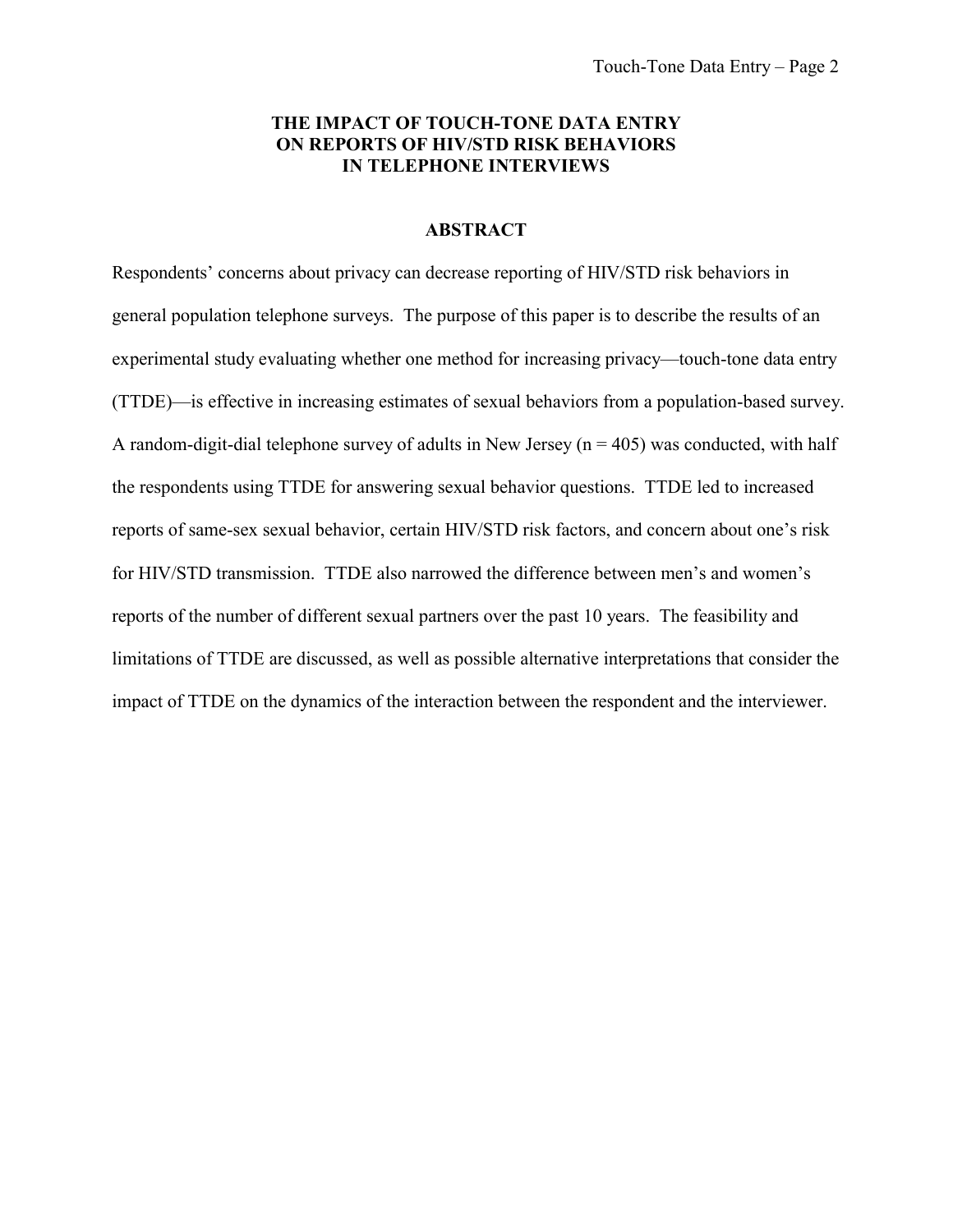### **THE IMPACT OF TOUCH-TONE DATA ENTRY ON REPORTS OF HIV/STD RISK BEHAVIORS IN TELEPHONE INTERVIEWS**

Policy development for human immunodeficiency virus (HIV) and sexually transmitted disease (STD) prevention calls for high-quality data to develop, target, implement, and evaluate effective prevention programs. While extensive information on HIV/STD risk and preventive behaviors has been collected for infected and high-risk populations in many jurisdictions, the inclusion of explicit questions on risk and preventive behaviors in general population surveys has traditionally been limited by concerns about respondents' willingness to answer sensitive questions honestly. This manuscript includes a report on an investigation into whether telephone data entry will lead to higher population-based prevalence estimates for HIV/STD risk behaviors. Our assumption is that an increase in affirmative responses to sensitive questions on such behaviors suggests greater honesty or enhanced self-disclosure.

Respondents may be more willing to answer sensitive questions honestly when they believe that their answers will remain anonymous or confidential. It has been hypothesized, for example, that "the greater anonymity associated with telephone interviews compared with personal contact [in face-to-face interviews] could yield more frequent reports of risky, socially disapproved behaviors" (Nebot et al., 1994, p. 413, citing results from McQueen, 1989). Indeed, studies have shown that less traditional or more embarrassing sexual behavior information (such as the number of sexual partners in the past year) is more likely to be admitted over the telephone than in face-to-face interviews (Czaja, 1987; see also Nebot et al., 1994, for similar results with adolescents). Yet, questions about less sensitive and more traditional sexual behaviors (such as average frequency of sexual intercourse per week) were answered similarly in both modes.

Because increased perceptions of anonymity and confidentiality may result in more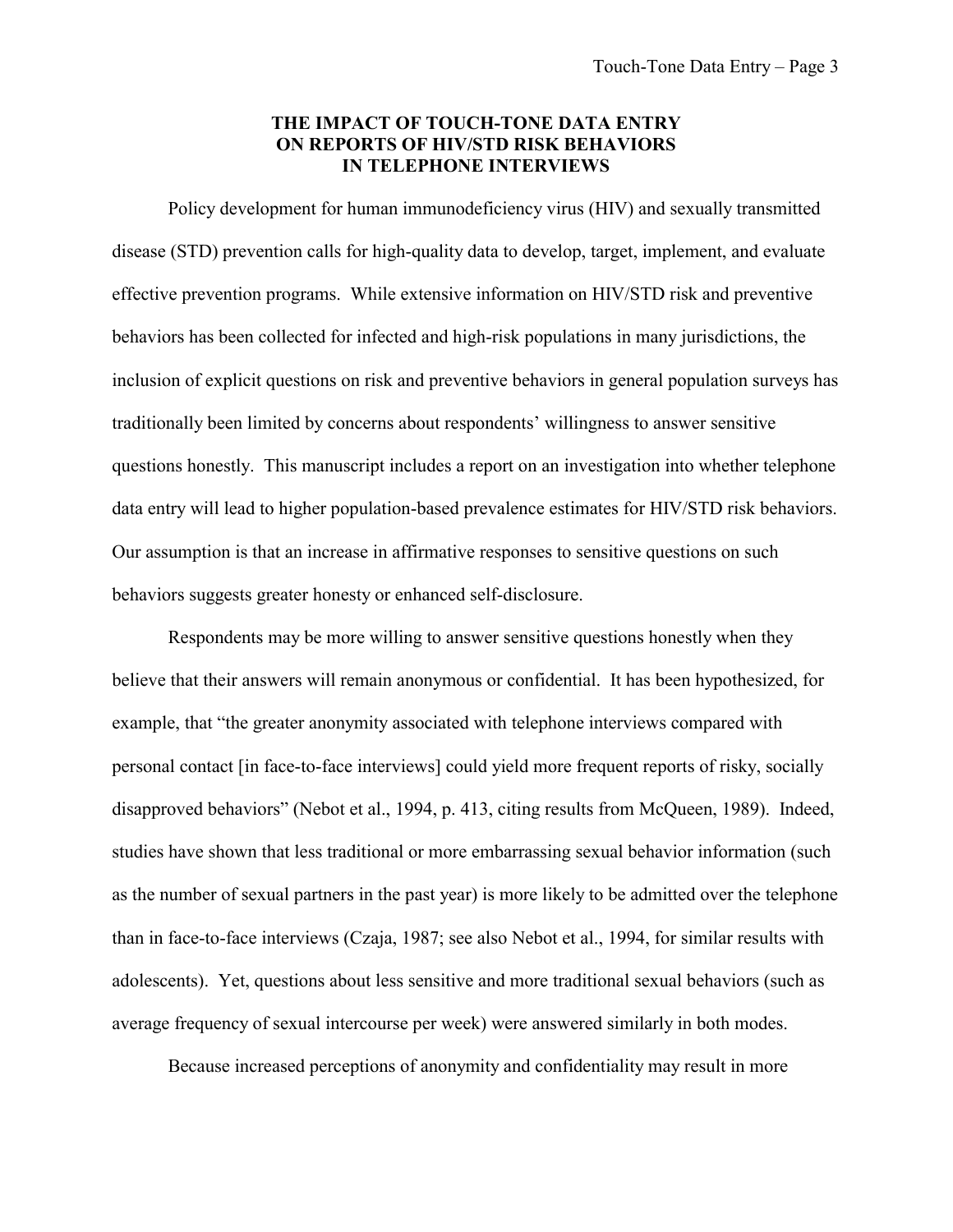trustworthy answers, survey researchers have pursued new methods to increase these perceptions by increasing respondents' privacy. This research has led to the development of computer assisted self-interviewing (CASI) and audio-CASI (where the survey questions are presented via headphones). Both techniques protect respondents from having their individual and identifiable responses overheard or read by persons not participating in the interview. The increased privacy from these techniques has been shown to increase reporting of sexual activity, drug use, and drug use during sexual activity (Tourangeau & Smith, 1998; Turner, Ku, et al., 1998).

The most straightforward equivalent to audio-CASI for a telephone survey is having a computerized voice read the questions and answer options and having the respondent enter the answers into the phone. When respondents use the touch-tone keys, this technique is commonly known as telephone audio-CASI (T-ACASI). Some researchers also refer to this technique as interactive voice response (IVR), although this term is best used when the computer is programmed to comprehend verbal answers. Both techniques increase reporting of sensitive behaviors (Gribble, et al., 2000; Turner, Forsyth, et al., 1998). However, their impersonal nature can lead to increased interview break-offs and low response rates (Gribble, et al., 2000), perhaps because it squanders any rapport that the interviewer may develop with the respondent.

A more "personal" hybrid of T-ACASI has been recently tested in a study of the sexual behaviors of District of Columbia adolescents aged 12-15 (Boekeloo, Schamus, Simmens, & Cheng, 1998). In this study, interviewers read sensitive questions over the telephone and adolescents responded by pressing or dialing the appropriate telephone digit. To retrieve adolescents' responses, Digit Grabber® dialed digit meters (Model TPM-32, Metro Tel Corporation, Jericho, NY) were used. When the adolescents pressed telephone digits, the numbers matching the tones were displayed to the interviewers on an alphanumeric screen. The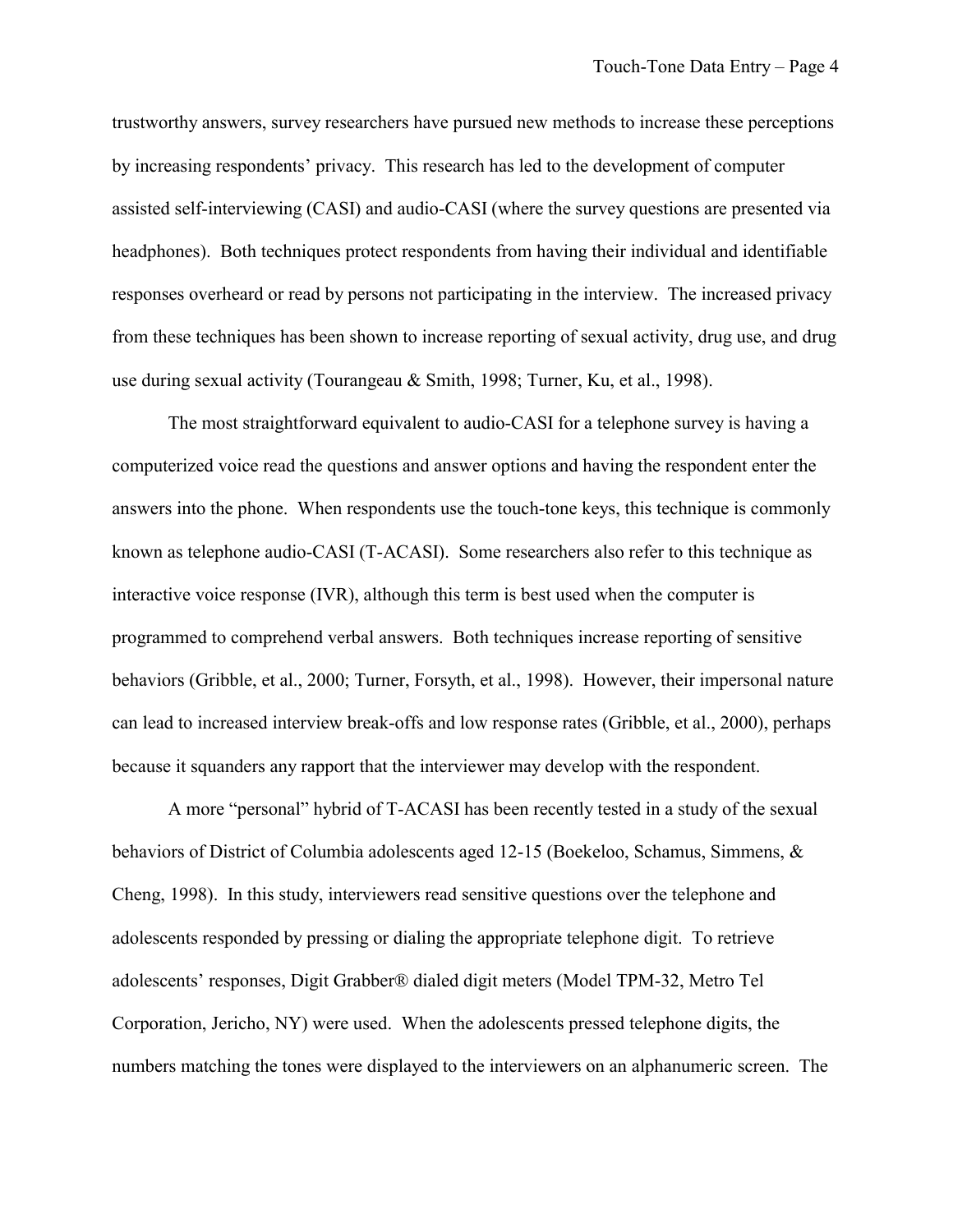interviewers then transferred the displayed digit to the answer form. This response mode ensured the privacy of adolescents' responses, in the event that parents or siblings were listening to the interview on a telephone extension.

The prevalence estimates for sexual behaviors among these 14-15-year-olds were considered reliable because they were similar to estimates from the 1995 Youth Risk Behavior Survey (YRBS) of Washington, D.C. ninth-grade students. The YRBS is a paper-and-pencil questionnaire self-administered in schools (Kann, et al., 2000). Thus, it was concluded that telephone response and Digit Grabber® dialed digit meters provide a reliable way of assessing sexual behavior in adolescents.

### **Touch-Tone Data Entry and Adult Respondents**

Will touch-tone data entry (TTDE) and Digit Grabber<sup>®</sup> dialed digit meters influence population-based survey estimates of adult sexual behavior? To answer this question, dialed digit meters were used in a telephone-based field test of HIV/STD risk and preventive behavior questions using a random-digit-dial sample of the general population. This field test randomly selected and recruited 405 adults in New Jersey aged 18-49. Approximately half the respondents used their touch-tone telephones when answering the HIV/STD risk behavior questions; the remaining half did not use TTDE. We hypothesized that TTDE would lead to higher prevalence estimates for sexual behaviors.

#### **Method**

The field test was conducted as a module of the State and Local Area Integrated Telephone Survey (SLAITS), which shares the large random-digit-dial sampling frame of the National Immunization Survey (NIS) (Ezzati-Rice, Cynamon, Blumberg, & Madans, 2000). Both surveys are sponsored by the Centers for Disease Control and Prevention (CDC). For the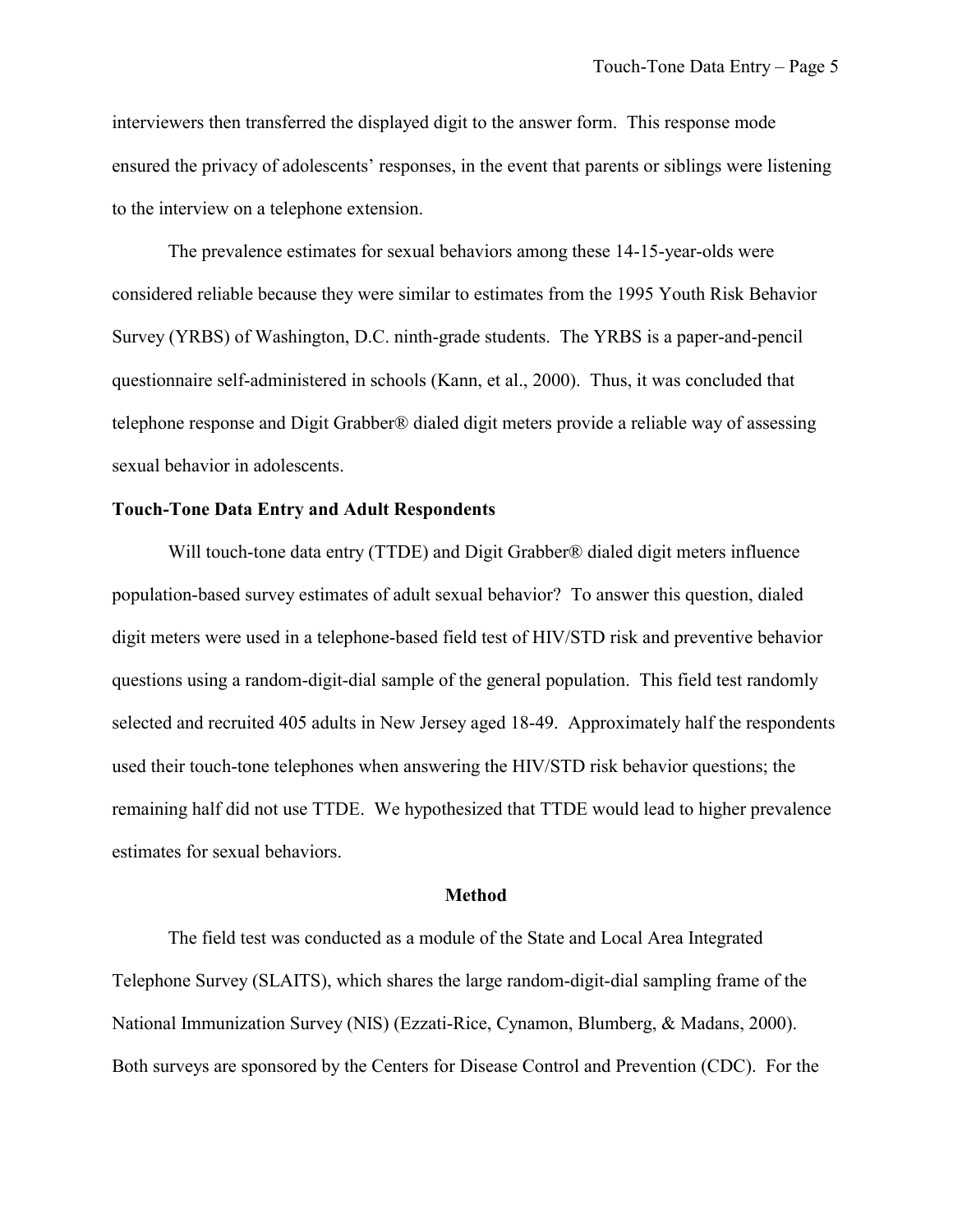SLAITS HIV Testing and STD Risk Behaviors Module field test, the sample was restricted to telephone numbers randomly generated in New Jersey, but not used for NIS administration.

From February 7, 2000 through March 31, 2000, a total of 405 telephone interviews were completed with residents of New Jersey aged 18-49. Survey topics included health care utilization, health insurance coverage, demographic information, hepatitis C knowledge, HIV testing, and sexual history. The questionnaire was designed so that a series of less sensitive questions would precede the questions on HIV testing and sexual history. The sexual history questions were adapted from a standardized set of behavioral risk questions (Rietmeijer, Lansky, Anderson, & Fichtner, 2001); topics are listed in Table 2. In addition, for two risk questions, respondents were asked, "…if any of these statements are true for you. Do not tell me which statements are true for you, just if any of them are." The first set of statements was drawn from the Behavioral Risk Factor Surveillance System (BRFSS; BRFSS, 1999), with the addition of a statement concerning hemophiliacs. The second set of statements reflects additional behavioral risks that are included in the National Health Interview Survey (2000), with the addition of a statement concerning non-monogamy. The specific statements are included as footnotes to Table 2.

An advance letter was sent to presumed households where a mailing address could be identified—59.1% of the randomly generated telephone numbers. This letter alerted potential respondents to expect a telephone call and informed them that the survey would include questions about health care services, health insurance, health risk behaviors, and sexual activity. When households were contacted by telephone, similar information was provided and consent to participate was obtained.

Households were initially screened for adults within the eligible age range (18-49 years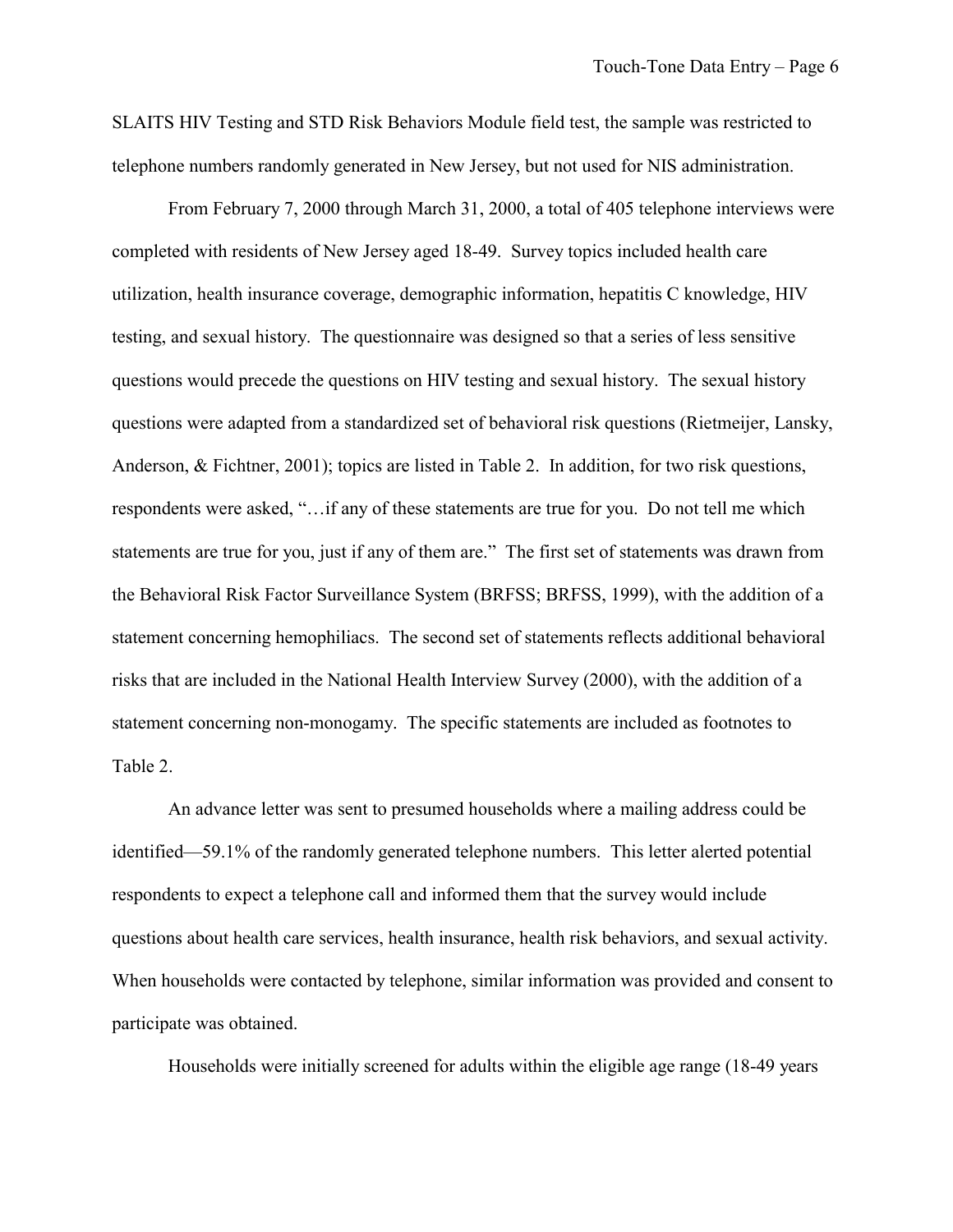old). If more than one adult within the specified age range lived in the sampled household, the adult who most recently observed his/her birthday was invited to participate. Selected respondents who chose not to participate were not replaced by others within the household.

All survey questions were answered by voice except for questions on sexual history. For this section, the 405 respondents were randomly assigned to one of two groups: those who would answer the sexual history questions by voice  $(n = 190)$ , and those who would answer the sexual history questions using TTDE ( $n = 215$ ). Two respondents who were initially assigned to use TTDE for the sexual history questions were later reassigned because their typed digits did not provide a tone strong enough for the dialed digit meters. In addition, if respondents who were initially assigned to use TTDE said that they preferred to answer the sexual history questions verbally, they were permitted to do so.

Before the questions on sexual history, and after being reminded of the confidentiality of their answers, respondents in the TTDE group were told, "Because you may consider these questions to be sensitive, and I want you to feel comfortable giving me honest answers, I would like you to answer these questions by using your telephone keypad. Instead of directly telling me what your answers are, I would like you to enter your answers into the telephone. The number you press or dial will then appear on my computer screen. Most of the questions are answered with a yes or a no. If your answer is yes, press or dial one. If your answer is no, press or dial two. If you don't know an answer, just let me know. Also, please let me know if you want to skip any one question or want to skip this entire section." Thus, respondents in the TTDE group were aware that this response mode did not increase anonymity or confidentiality, but would increase privacy (e.g., if someone else was listening to the interview). In contrast, respondents in the voice-response group were reminded of the confidentiality of their answers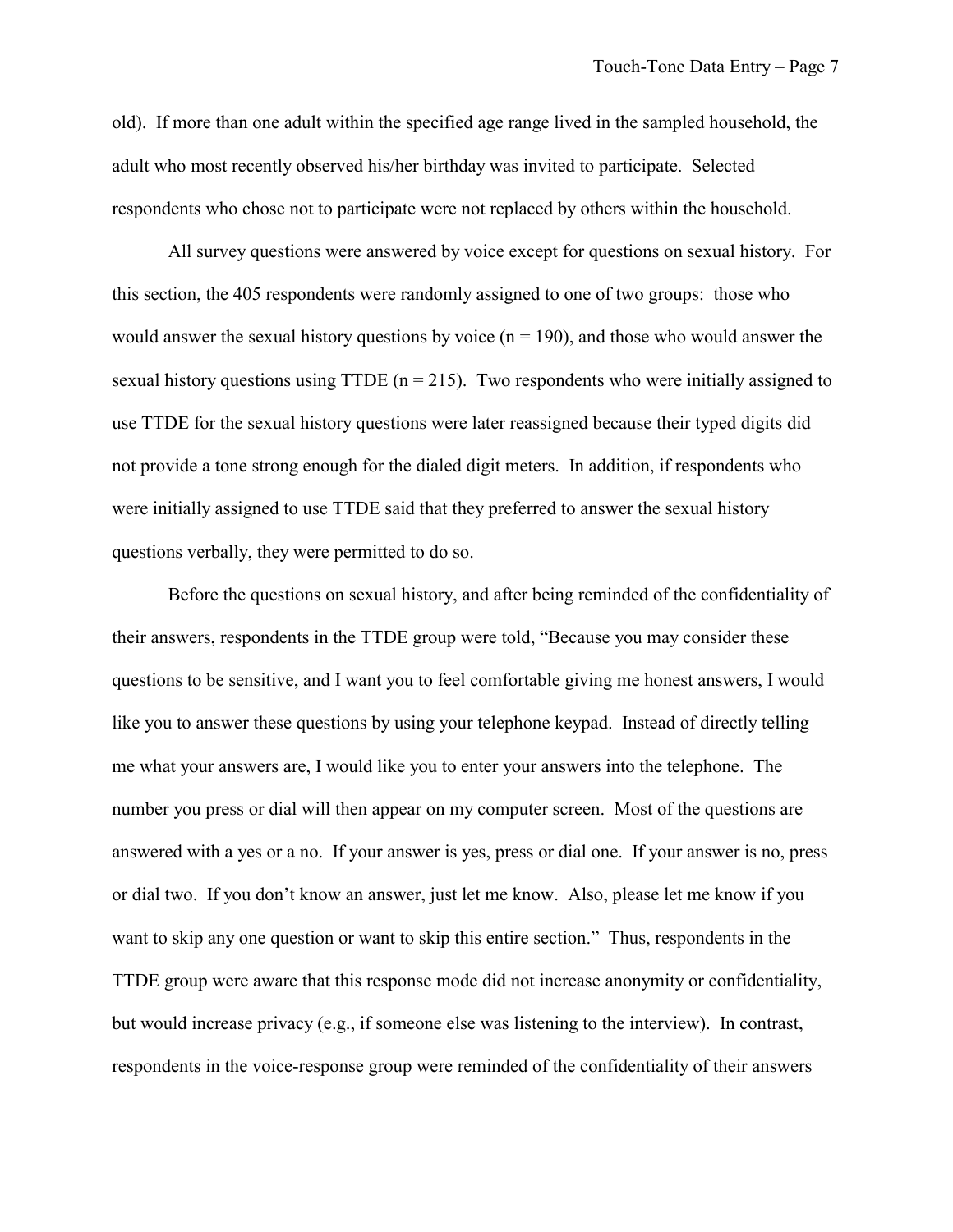and then were told, "You may consider these questions to be sensitive, and I hope you will feel comfortable giving me honest answers. However, please let me know if you want to skip any one question or want to skip this entire section." In both groups, respondents were aware that the interviewer was available to clarify survey items or to proceed if the item was not answered.

Trained professional interviewers conducted the survey using computer-assisted telephone interviewing (CATI) technology. This data collection method employs computer software to guide the interviewers through the questionnaire, automatically routing them to appropriate questions based on answers to previous questions. Interviewers enter survey responses directly into the computer and the CATI program determines if the selected response is within an allowable range, checks it for consistency against other data collected during the interview, and saves the responses into a survey data file.

Digit Grabber® dialed digit meters decoded responses entered using touch-tone telephones. Interviewers then manually transferred the response to the CATI system and read aloud the next question presented by the system. When dialed digit meters are used with a CATI system, the technique can be referred to as touch-tone-entry-CATI, or TTE-CATI.

To produce population-based estimates, the data for each respondent were assigned a sampling weight. This weight reflected the probability of selecting a respondent's telephone number, an adjustment for households with multiple telephone numbers, and adjustments that compensate for unit nonresponse. Finally, weights were adjusted using poststratification control totals. These control totals were based on two elements: 1) the number of persons between the ages of 18 and 49 in New Jersey by age group (18-30, 31-49), gender (male, female), and race/ethnicity (non-Hispanic white, non-Hispanic black, and all others) using Census projections (Campbell, 1996), and 2) the estimated percentage of persons between the ages of 18 and 49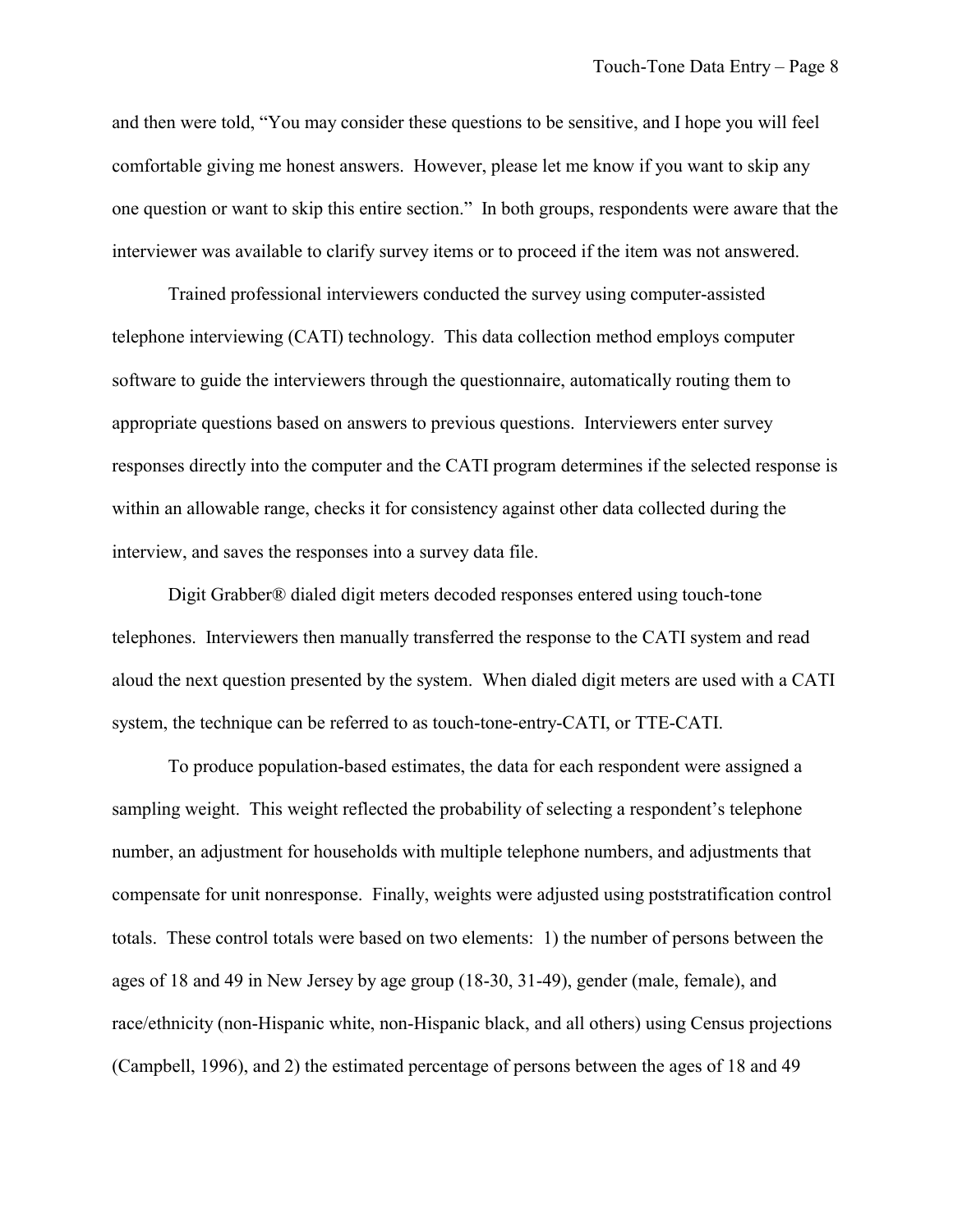from households with telephones and without telephones from the latest Current Population Survey data. This latter element helps adjust for the noncoverage of households without telephones (Brick, Waksberg, & Keeter, 1996). Statistical tests using weighted data were conducted using SUDAAN (Shah, Barnwell, & Bieler, 1997).

### **Results**

**Response rate, coverage bias, and random assignment bias.** The overall response rate, calculated in accordance with the American Association for Public Opinion Research's (2000) *Standard Definitions* for Response Rate #3 and using the assumptions detailed by Ezzati-Rice, Frankel, et al. (2000), was 32.2%. Of the 5,139 telephone numbers dialed, 2,057 were not eligible because the number was non-residential or non-working, 470 were residential but not age-eligible, and 1,938 were of unknown eligibility. The interview cooperation rate, a measure of the number of respondents who completed interviews (405) among identified eligible respondents who were capable of completing an interview in English (629), was 64.4%. Thus, difficulties identifying and screening households among the sampled telephone numbers contributed more to the low overall response rate than did refusals from potential eligible respondents (Osborn, Blumberg, & Olson, 2000).

Still, a more detailed analysis of potential coverage bias was prudent. Independentsamples *t*-tests and a one-way analysis of variance with planned contrasts were used to compare the sampling weights within each poststratification category. Younger adults (*t* [192.8; unequal variance] = 2.06,  $p = .040$ , males (*t* [241; unequal variance] = 5.90,  $p < .001$ ), and Hispanics/other races  $(F[1, 399] = 6.29, p = .013)$  were underrepresented in the sample.

However, these groups are typically underrepresented in random-digit-dial telephone surveys. To determine if the bias for this sample was larger than for the typical telephone survey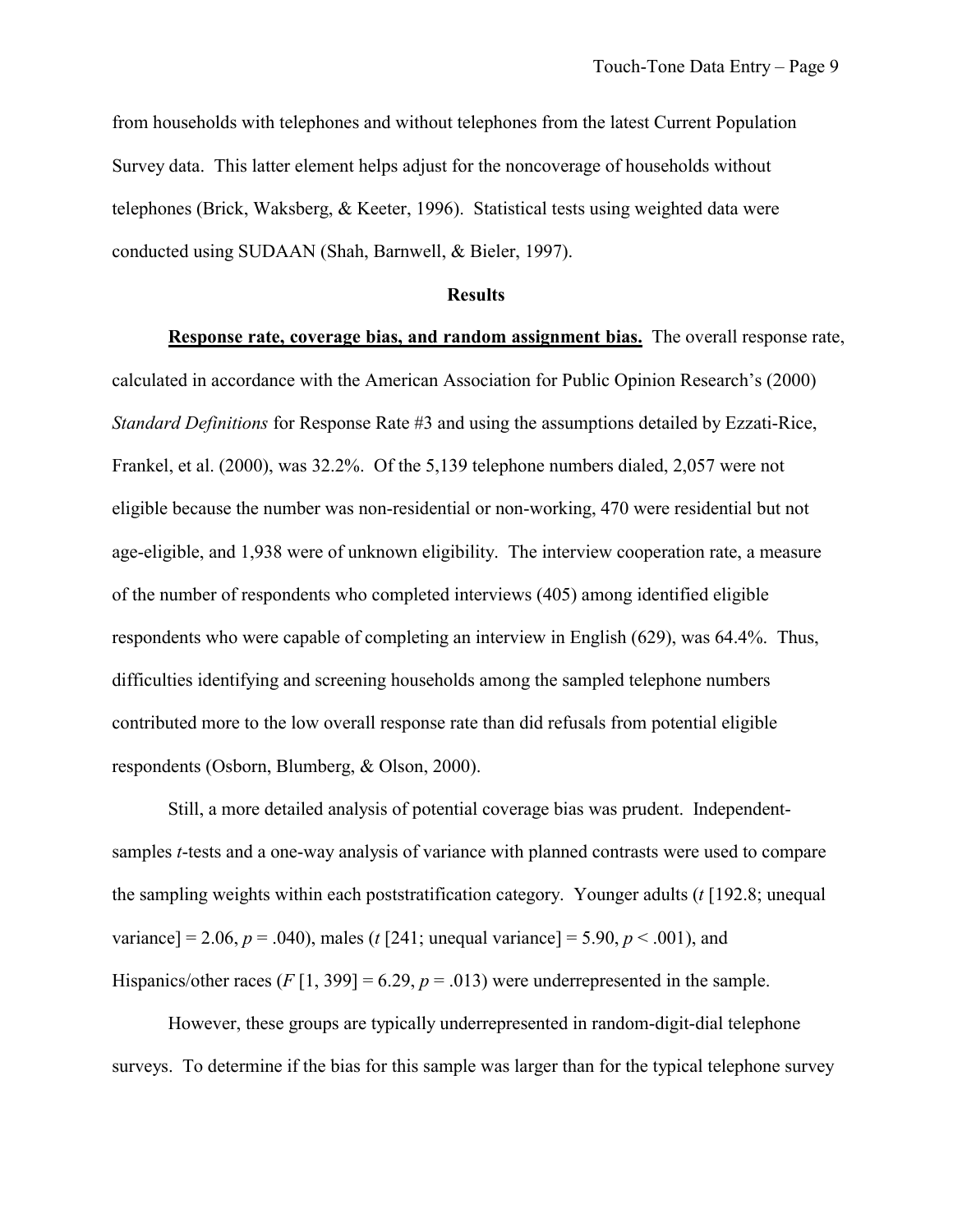sample, selected characteristics of the respondents (see Table 1) were compared with characteristics of the respondents to the BRFSS in New Jersey. The BRFSS is a general population, random-digit-dial health survey of adults in all 50 states that includes questions on HIV testing and risk behaviors. The field test respondents were more likely than BRFSS respondents to be living in households with income at or above \$50,000 (65.1% vs. 53.4%,  $z =$ 3.34,  $p < .001$ ), were less likely to be employed in the week preceding the interview (75.7% vs. 81.3%,  $z = 1.98$ ,  $p = 0.048$ ), and were more likely to report little or no chance of getting HIV  $(94.9\% \text{ vs. } 90.7\%, z = 2.64, p = .008).$ 

To evaluate whether the population estimated by the TTDE group differed from the population estimated by the voice-response group, logistic regression analyses were used to determine if assignment to either data collection mode could be significantly predicted by various demographic and health variables (see Table 1). Weighted data were used for these analyses because the research question is whether population-based estimates using TTDE differ from population-based estimates without TTDE. Adults with more than a high school education were more likely to be assigned to the TTDE group than to the voice-response group, *F* (1, 403)  $= 3.99, p = .046$  (odds ratio [OR]  $= 1.65, 95\%$  confidence interval [CI]: 1.01-2.70). Therefore, all analyses of the impact of TTDE on responses include the education variable as a covariate.

**Preference for voice response.** For the previous analyses of random assignment bias, consideration was given only to the group to which the respondent was initially assigned. Of those assigned to the TTDE group, 26 (12.2%) said that they preferred to answer verbally and were permitted to do so. Seven respondents believed that it would be faster to answer verbally and five stated that it would be easier to answer by voice. One of these respondents mentioned that voice was easier because the pushbuttons were on her handset; another indicated that he was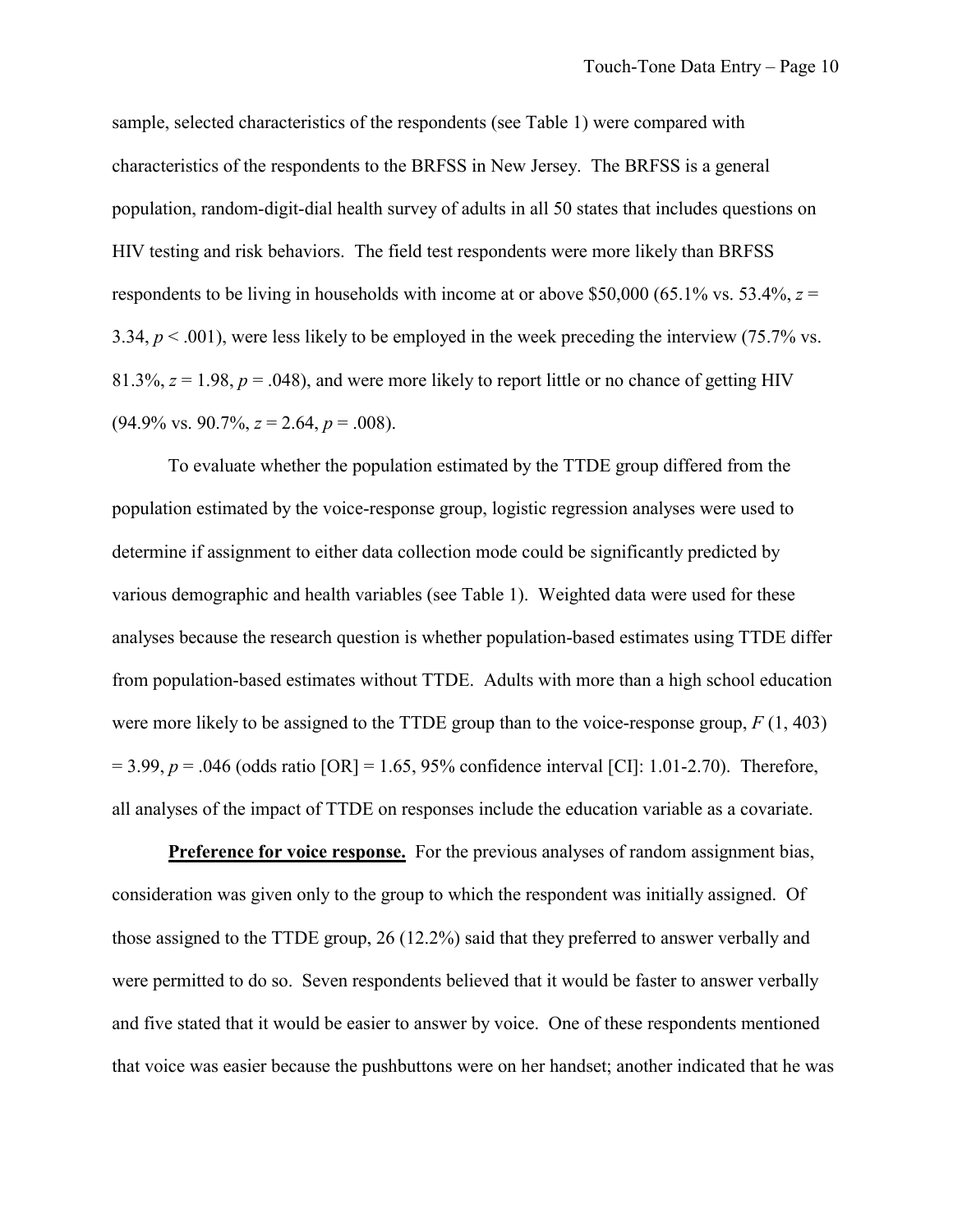using a portable handset and the telephone base with the pushbuttons was in a different room. Two respondents declined to use TTDE because they believed (correctly) that it did not increase confidentiality. The remainder did not provide a reason. Because the primary research question was to determine the impact of using TTDE on population-based estimates from future surveys (where respondents would also presumably have a choice), later analyses include these respondents in their original group, even though they preferred to respond verbally.

**Impact of TTDE on item nonresponse.** During the interview, respondents had the option of refusing individual questions, and they could refuse to answer an entire section of questions. Still, the sexual history section of the interview had high item cooperation rates. Only 21 respondents (5.2%) exercised the option to skip all or a significant portion of the sexual history section; ten had been assigned to answer using TTDE. An additional 16 respondents (4.0%) refused to answer at least one question during the sexual history section; six were in the TTDE group. Thus, the response mode did not influence section nonresponse,  $\chi^2(1) = .05$ , *p* = .83, or item nonresponse,  $\chi^2$  (1) = 1.00, *p* = .32.

**Impact of TTDE on responses.** Logistic regression analyses were conducted to examine the impact of using TTDE. These analyses examined whether reports of sexual behaviors could be predicted by the response mode to which respondents were assigned. Because of complex skip patterns employed during this section of the questionnaire, few respondents received all questions. Questions were skipped when previous answers yielded the information sought (e.g., a sexually-active respondent with only one sexual partner in the past 10 years was not asked for the number of sexual partners in the past 12 months). However, to evaluate the effect of the response mode on population-based estimates of sexual behaviors, analyses were performed on the weighted data for all respondents with valid data, regardless of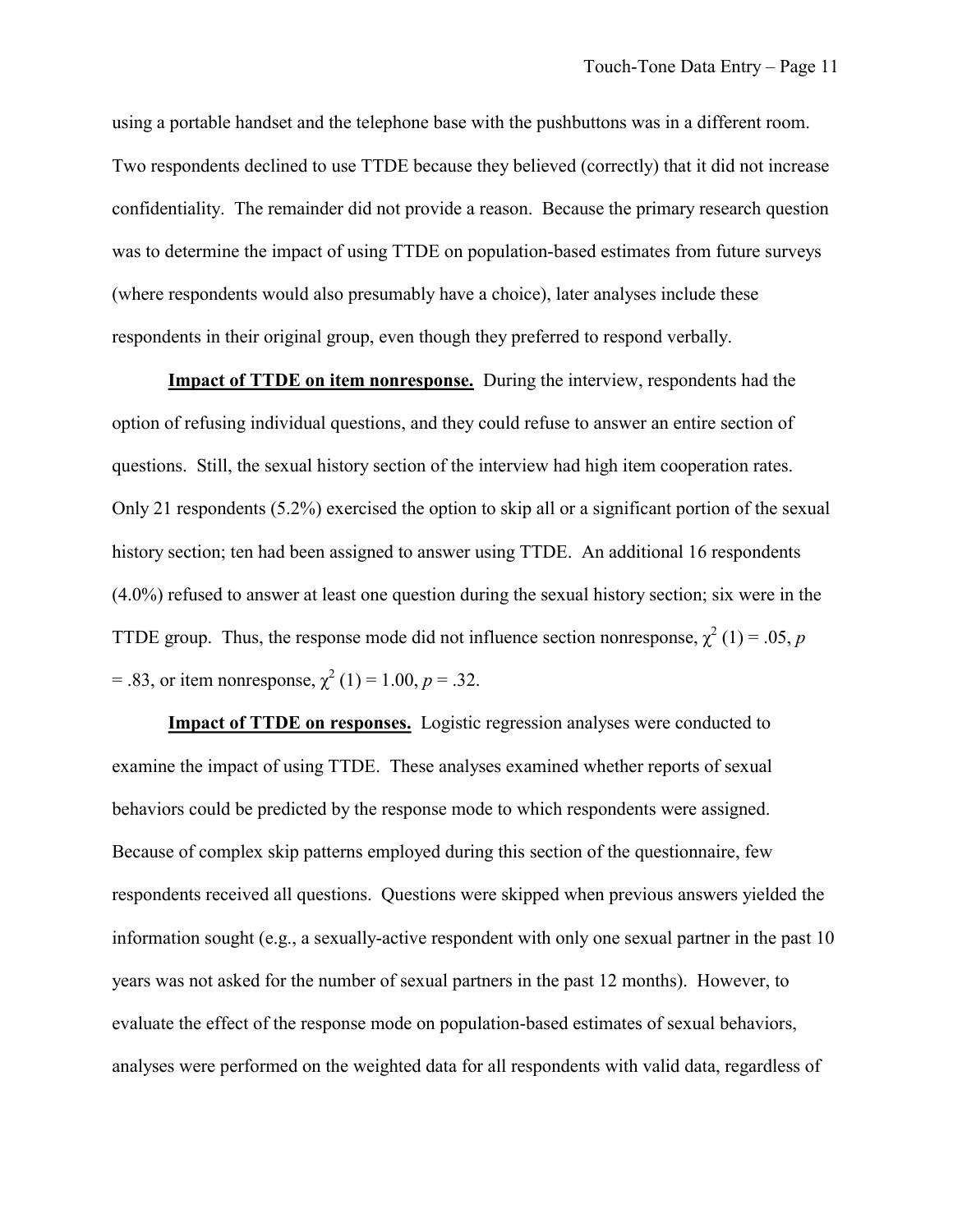whether the data were reported directly or derived from previous answers.

Table 2 presents the population-based estimates by response mode, as well as the results of the logistic regression analyses. The items are listed in the order that they appeared in the questionnaire. Detailed questions about sexual activity were not asked of persons who had no sexual activity in the past 12 months, or of persons with only one partner in the past year when that partner was a main partner and they had no other risk factors based on the two questions that presented 10 specific risk statements. As can be seen in Table 2, questions about some sexual behaviors were therefore asked of only a small group of respondents. Due to the sample size, interpretation of these results should be made cautiously.

Respondents answering with touch-tone telephones were significantly more likely (*p*  < .05, two-tailed) to report being worried about contracting AIDS or STDs and having an HIV/STD transmission risk factor, and they were marginally more likely (*p* < .10, two-tailed) to report using a condom and having oral sex during last sex with their main partner (see Table 2). In addition, it is perhaps interesting to note that, of the 64 respondents asked about the gender of their sexual partners, the seven respondents who reported same-sex activity in the past 12 months were in the TTDE group. (The probability that all seven would be randomly assigned to this group is less than 1%.) Statistically significant differences between response modes were not found for reports of any other behaviors.

**Impact of TTDE and gender on responses.** In focus groups conducted prior to the present research (Blumberg & Cynamon, 2000), men were more likely than women to suggest that they would be able to distinguish between different touch-tone sounds and therefore would be less confident that TTDE would enhance privacy. To determine if the effect of TTDE was qualified by gender, all logistic regression analyses in Table 2 were also conducted using gender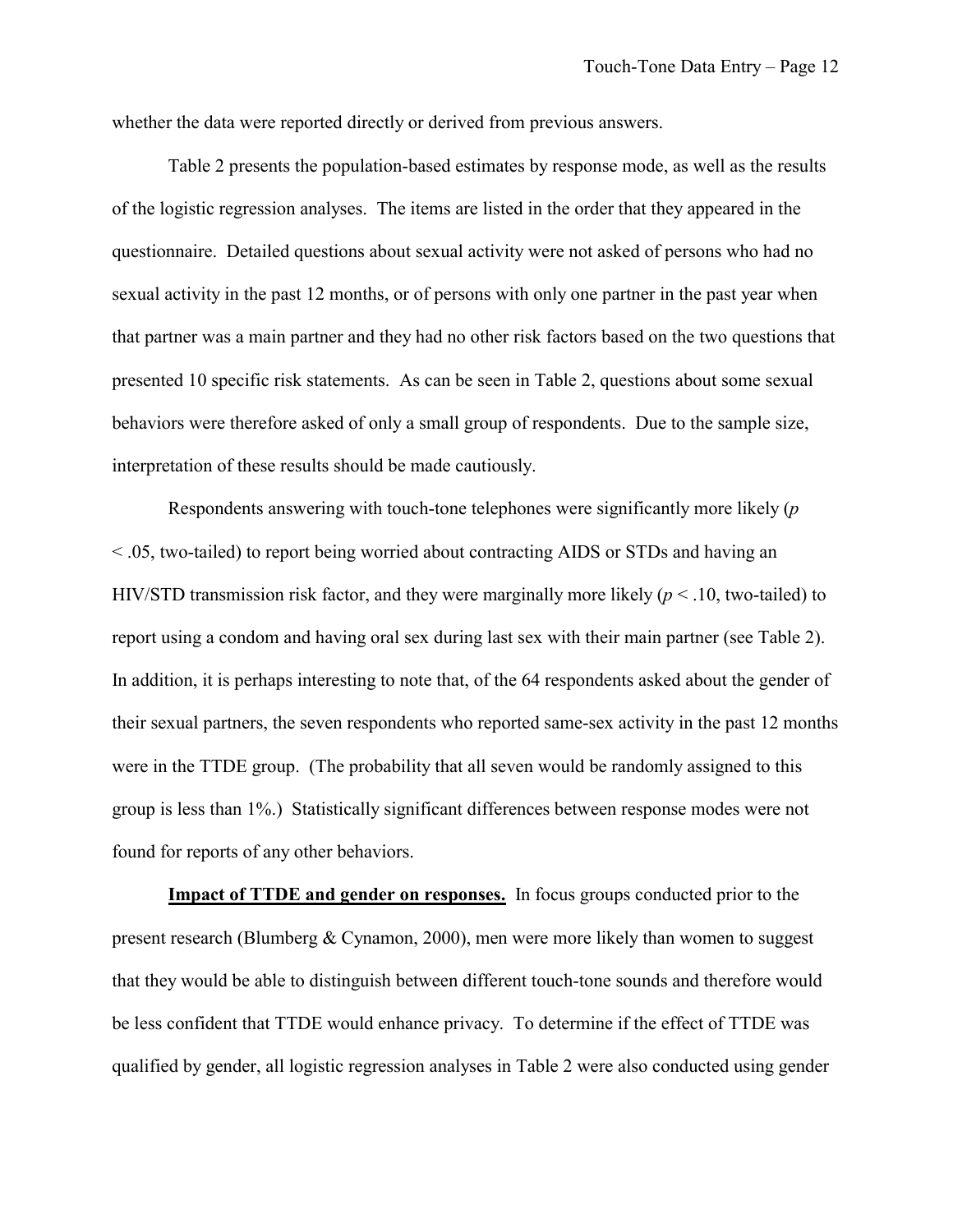as a main effect and in an interaction term with response mode.

The main effect of gender was significant for reports of multiple sexual partners in the past 10 years among sexually active respondents,  $F(1, 338) = 9.43$ ,  $p = .002$ , but was qualified by a significant interaction effect,  $F(1, 338) = 6.46$ ,  $p = .01$ . Women were more likely to report multiple sexual partners in the past 10 years using TTDE than using voice response,  $F(1, 338) =$ 5.80, *p* = .02 (OR = 2.16, 95% CI: 1.15–4.04). TTDE did not significantly affect men's responses,  $F(1, 338) = 1.78$ ,  $p = .18$ .

The number of different sexual partners in the past 10 years was reported as a continuous integer variable, and therefore may also be examined as such. However, because of a positive skew, logarithmic transformation of the data for this variable was necessary prior to any statistical tests. As expected from previous research (Tourangeau & Smith, 1996), men reported more sexual partners in the past 10 years than did women,  $F(1, 338) = 15.44$ ,  $p < .001$ . However, this difference was smaller (though not eliminated) when TTDE was used, *M* (men, TTDE) = 4.56, *M* (women, TTDE) = 2.82, *M* (men, voice) = 5.98, *M* (women, voice) = 2.06, *F*   $(1, 338) = 3.85, p = .05.$ 

Gender did not qualify the response mode results for any other behaviors,  $p > 0.10$ .

#### **Discussion**

The need for privacy is essential before anyone should be expected to truthfully answer survey items on sensitive behaviors (Rasinski, Willis, Baldwin, Yeh, & Lee, 1999). This manuscript presented the results of a field test of a random-digit-dial survey that focused on one potential new telephone survey methodology that may increase perceptions of privacy: touchtone data entry (TTDE) with Digit Grabber® dialed digit meters.

This field test demonstrated that TTDE had little effect, if any, on population-based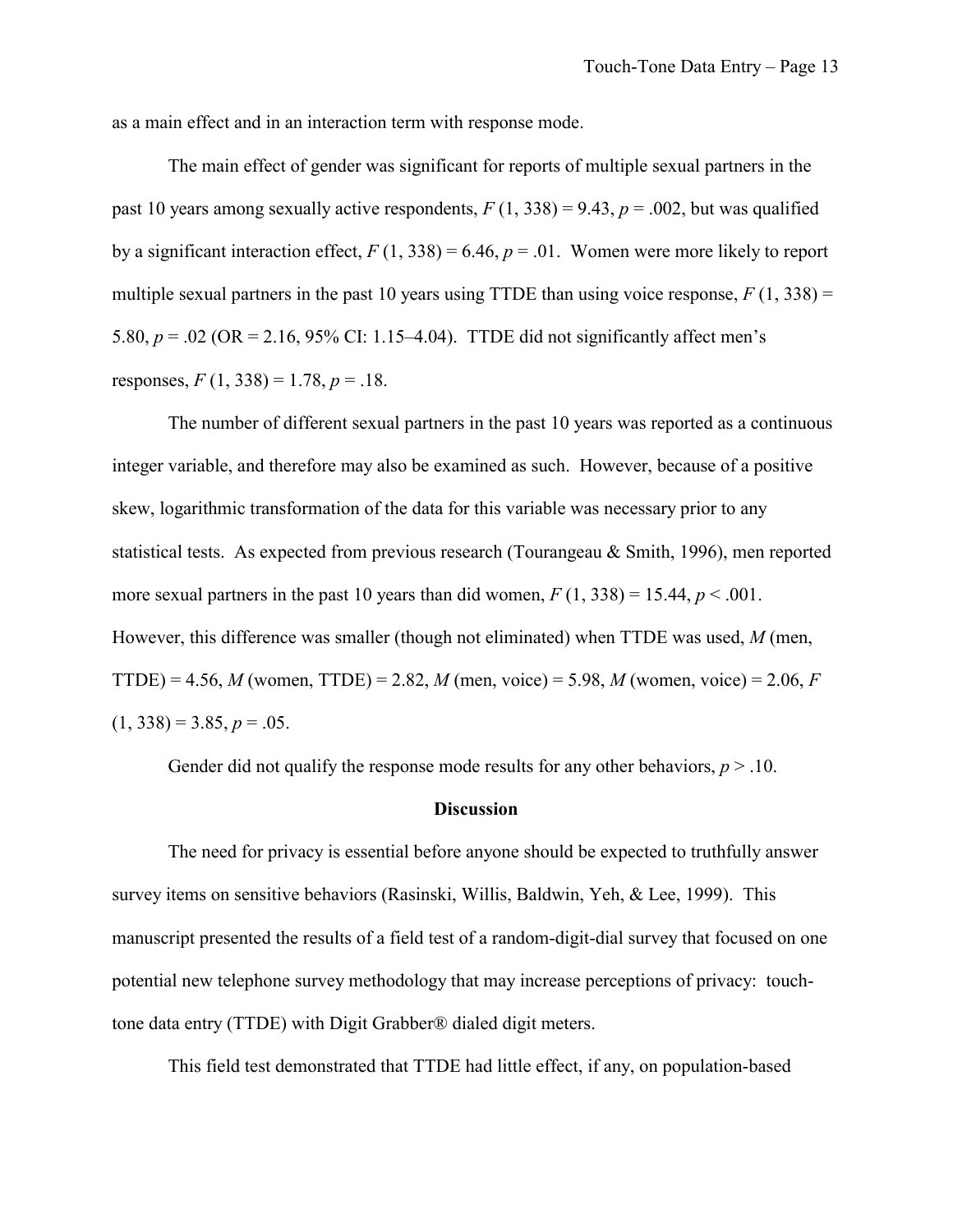estimates of sex in the past 12 months, lifetime condom use, sex with someone who was not a main partner, or general risk factors for transmission of HIV (e.g., intravenous drug use, treatment for other STDs). However, TTDE did result in increased estimates of the proportion of women with multiple sexual partners in past 10 years, same-sex sexual behavior, highly sensitive risk factors (e.g., sex with non-monogamous partners, sex with gay men, trading sex for money or drugs), and concern that might suggest one has put oneself at risk for HIV/STD transmission.

The impact of TTDE, therefore, may be related to the sensitivity of the questions. We are hesitant, however, to conclude that this field test provides conclusive evidence about which specific survey questions are sensitive enough to require special data collection modes such as TTDE. Sensitivity is in the eye of the beholder, and these subjective perceptions can be dependent on several aspects of the respondent's situation that are independent of the specific question content. For example, the context of a survey question can influence the perception of a question's sensitivity; questions about number of sexual partners may seem quite sensitive when following questions about one's favorite color, but less sensitive (we imagine) when following questions about masturbation. Perceptions of sensitivity may also depend on norms that specify desirable attitudes or behaviors, norms that specify when questions invade one's privacy, and the potential threat from disclosure of the answer to third parties such as other government agencies, neighbors, or employers (Tourangeau, Rips, & Rasinski, 2000).

We have hypothesized that TTDE increases population-based estimates for some sensitive sexual behaviors by increasing respondents' privacy. Because respondents do not provide their answers aloud, the potential threat of disclosure to third parties (e.g., family members) would be reduced. As just noted, the reduction of this threat may reduce the perceived sensitivity of the questions, which in turn could reduce the need to censor or edit one's answers.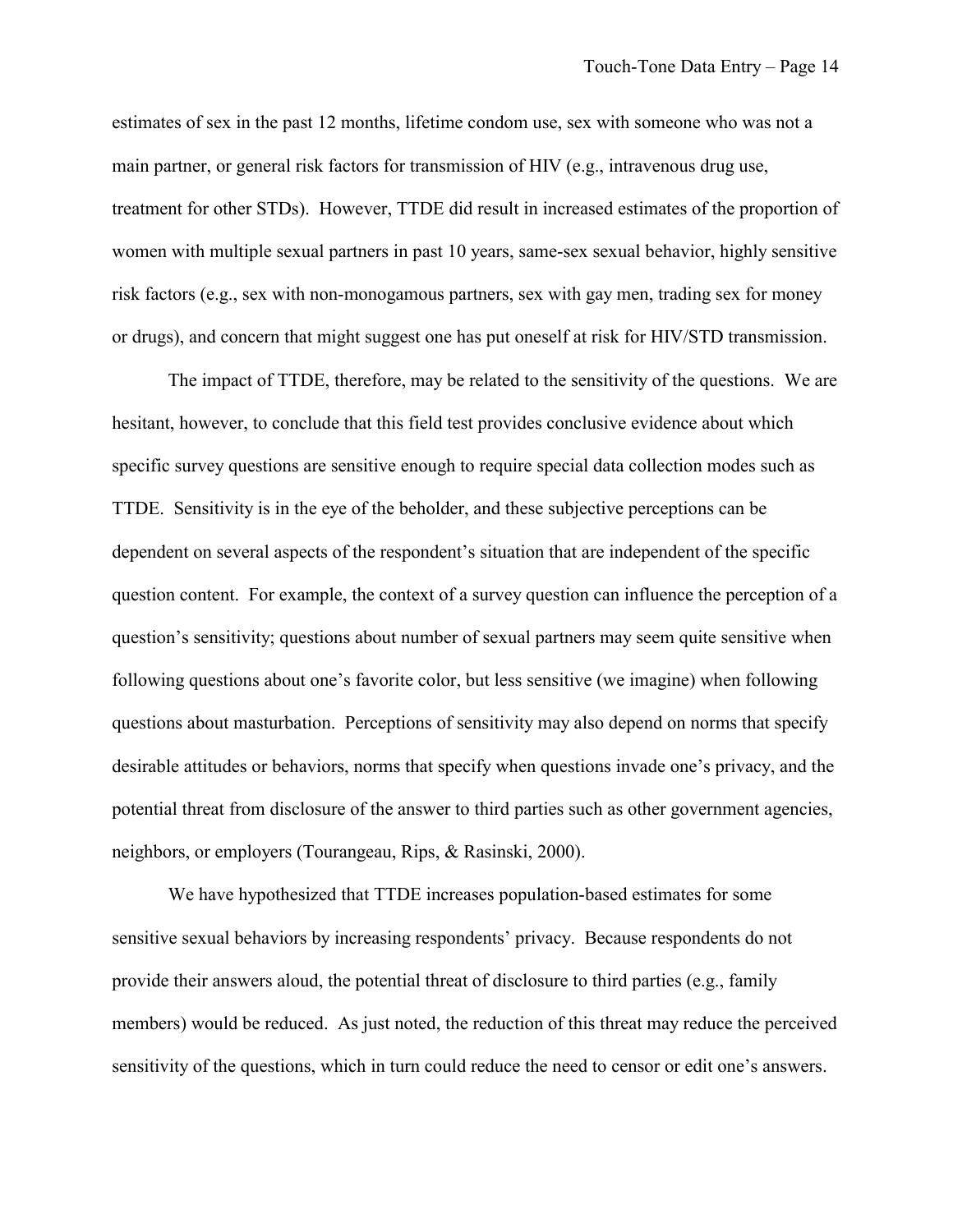However, it is also possible that the use of TTDE heightened respondents' sense of the importance and legitimacy of the study and the need for accurate answers. Greater selfdisclosure may also have been encouraged because the use of TTDE can be a sign of the interviewers' concern, empathy, or sensitivity toward the respondent. In addition, TTDE slowed the interviewing process, which may have provided respondents with more opportunity to think about the accuracy of their answers. These alternative explanations for the impact of TTDE posit that TTDE affects the dynamics of the interview process rather than (or in addition to) the respondents' perceptions of privacy. Regrettably, no data on perceptions of privacy or on the dynamics of the interview were collected. Future experiments will therefore be necessary to test the validity of these explanations. If TTDE is shown to impact the dynamics of the interview process, researchers may also want to examine whether the impact of TTDE is greater than the impact of improved interviewer training in conveying legitimacy, empathy, and the need for accurate answers.

### **Limitations**

Use of TTDE is not without its difficulties. A sizeable proportion of respondents preferred to respond by voice instead, citing its speed and ease relative to TTDE. In particular, one respondent noted the difficulty posed by telephones with keypads on the handset. Of the respondents in the TTDE group, 68.8% were using telephones with this configuration, suggesting that others may have also found this process cumbersome. Furthermore, at least one in ten respondents asked if they were "doing it right," and, in total, 34 out-of-range values were entered by 17 respondents. (When this occurred, interviewers asked respondents to enter their answer again.) This raises the possibility that other incorrect values were entered by respondents, but were not recognized as such by the interviewers. Finally, TTDE does not work with rotary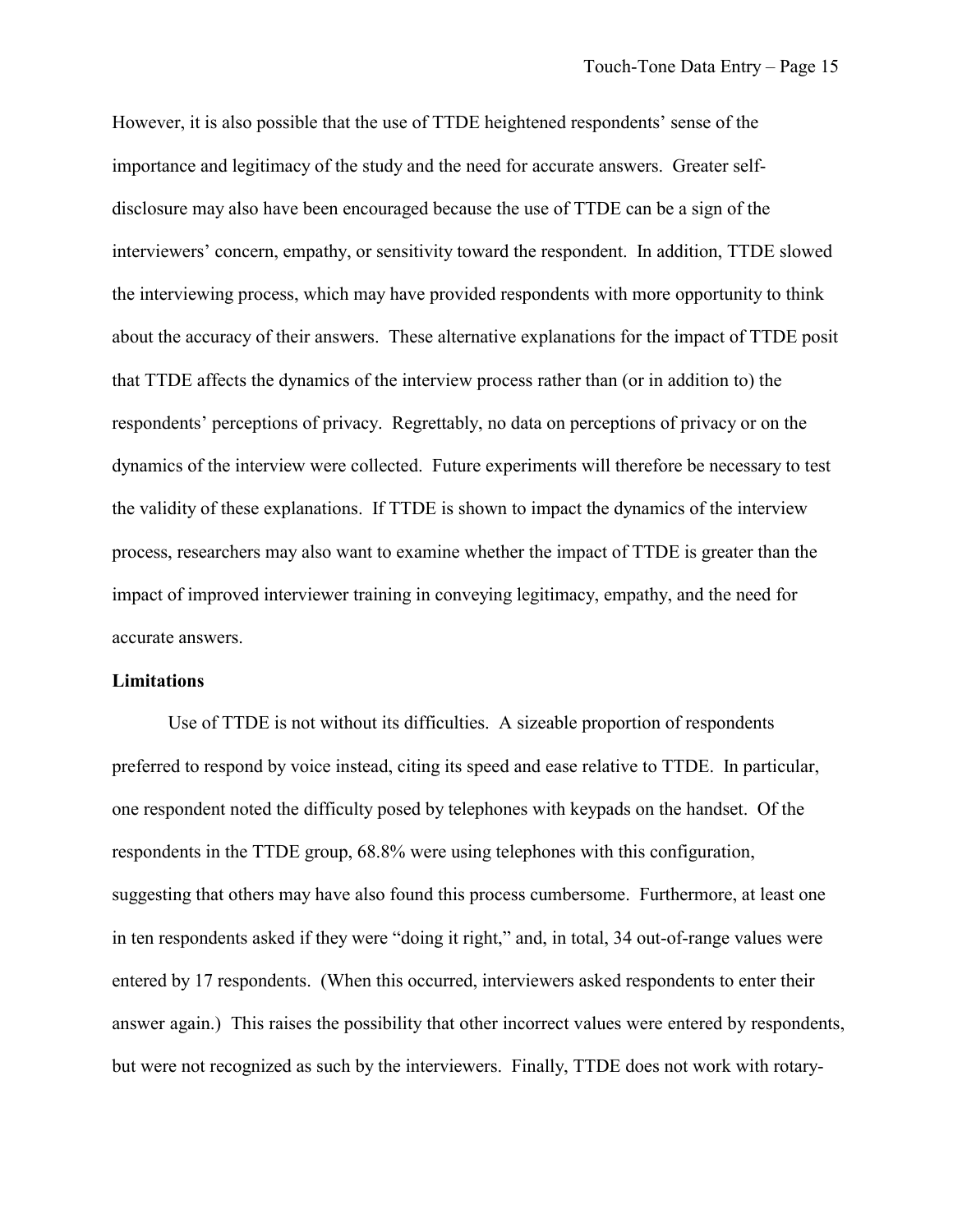dial telephones; in this field test, only two respondents were using these phones and both had been pre-assigned to the voice-response group.

In addition to potential problems with TTDE, the results of this research are subject to other limitations. Due to the small sample size, some effects that may appear to be large in size (OR = 4.0; Rosenthal, 1996) did not reach the standard level of statistical significance ( $p < .05$ , two-tailed) and could be due to random error. The small sample for the survey and the low response rate may have also introduced biases that could not be evaluated using the available data. The field test sample was comparable demographically with the BRFSS sample in New Jersey, but both samples exclude persons without telephones, persons living in institutionalized settings, and persons who are linguistically isolated. By restricting the sample to adults 18-49 years of age in New Jersey, this research also may not be generalizable to other populations.

But perhaps the most critical limitation is the reliance on self-reported data with no external validation. Therefore, though this research assumed that increased reports of less prevalent socially proscribed behaviors meant increased response validity, we have no ability to confirm or refute this assumption. The best indicator available is the difference between men's and women's reports of the number of different sexual partners over the past 10 years. Except for possible gender differences in the number of homosexual partners, the gender-specific population averages for the number of sexual partners should presumably be similar (Tourangeau & Smith, 1996). TTDE narrowed the difference between these reports, suggesting that responses with TTDE were more valid than with voice response. But the gap between men's and women's reports was not closed, suggesting that TTDE may not result in completely accurate responses.

Given these limitations, we eagerly await replication of our findings by researchers with larger samples, increased response rates, and survey questions that lend themselves to either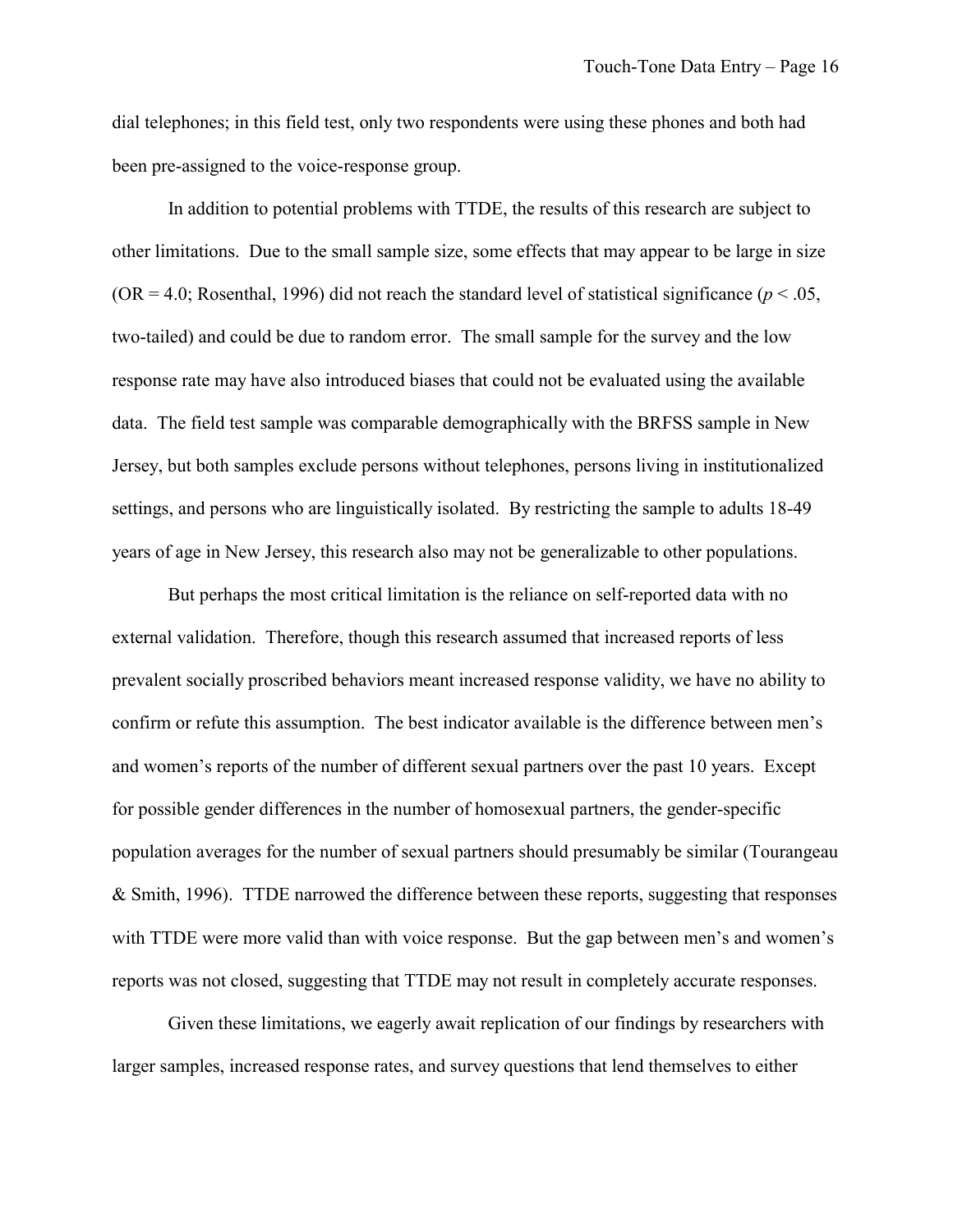greater external validation (e.g., administrative records) or concurrent validation (e.g., where partners' responses should agree; Card, 1978). Still, the results of this experiment suggest that TTDE results in enhanced self-disclosure for sensitive survey questions. In this way, TTDE has an effect similar to that of T-ACASI (Gribble, et al., 2000; Turner, Forsyth, et al., 1998). In contrast to T-ACASI, however, the presence of interviewers may improve data quality and reduce interview break-offs because they can respond to requests for clarification. And because Digit Grabber® dialed digit meters are relatively inexpensive (less than \$300) and can be attached to any touch-tone telephone, this method may also provide an economical alternative to T-ACASI .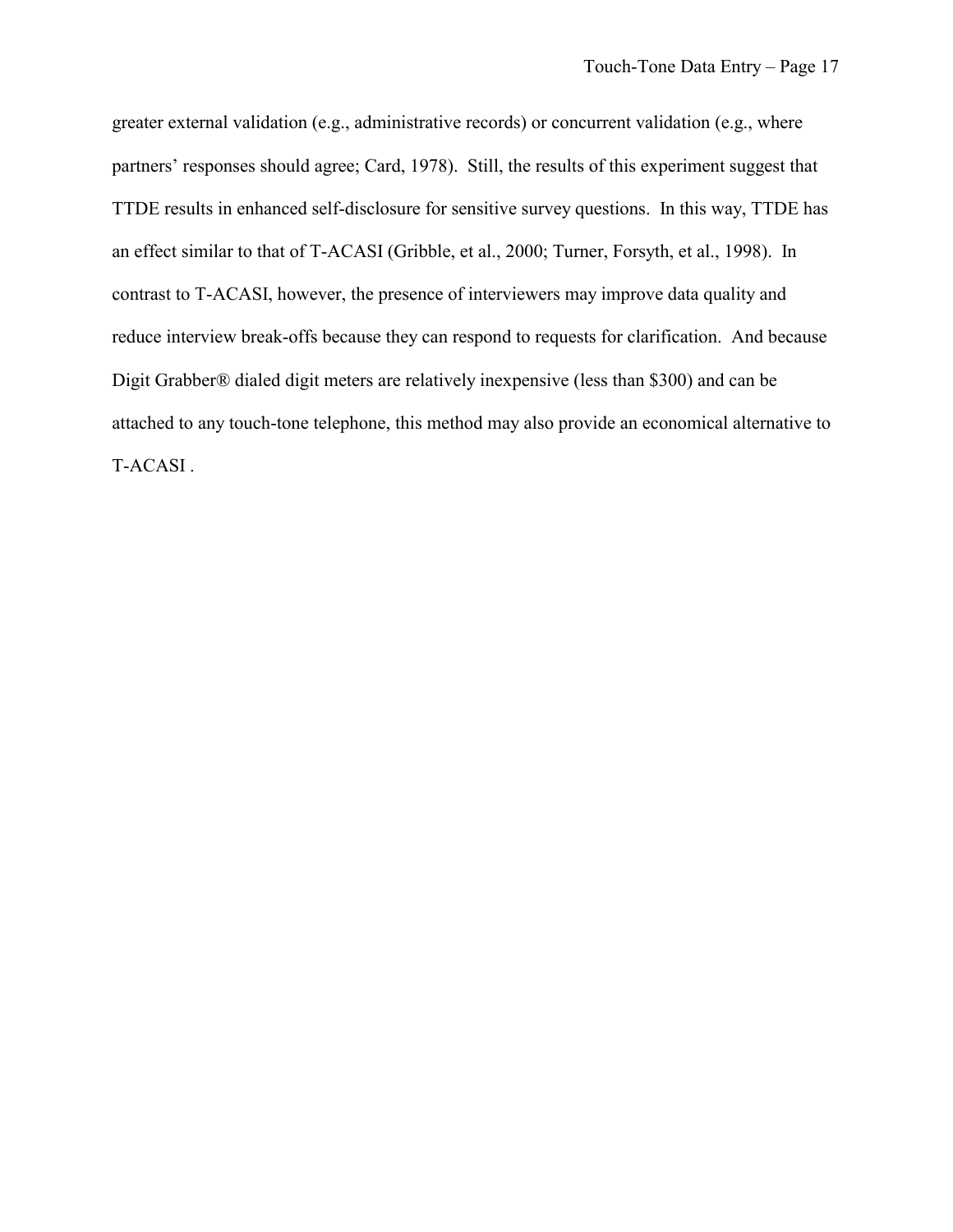### **References**

American Association for Public Opinion Research. (2000). *Standard definitions: Final dispositions of case codes and outcome rates for surveys.* Ann Arbor, MI: Author.

Behavioral Risk Factor Surveillance System. (1999). Survey data, National Center for Chronic Disease Prevention and Health Promotion, Centers for Disease Control and Prevention, U.S. Department of Health and Human Services.

Blumberg, S. J., & Cynamon, M. L. (2000). Respondent acceptance of touch-tone data entry in cognitive interviews on HIV/STD risk behaviors. *Federal Committee on Statistical Methodology Statistical Policy Working Paper Series, 30*, 689-697.

Boekeloo, B. O., Schamus, L. A., Simmens, S. J., & Cheng, T. L. (1998). Ability to measure sensitive adolescent behaviors via telephone. *American Journal of Preventive Medicine, 14*, 209-216.

Brick, J. M., Waksberg, J., & Keeter, S. (1996). Using data on interruptions in telephone service as coverage adjustments. *Survey Methodology, 22*, 185-197.

Campbell, P. R. (1996). *Population projections for states by age, sex, race, and Hispanic origin: 1995 to 2025* (PPL-47). Suitland, MD: U.S. Bureau of the Census, Population Division.

Card, J. J. (1978). The correspondence of data gathered from husband and wife: Implications for family planning studies. *Social Biology, 25*, 196-204.

Czaja, R. (1987). Asking sensitive behavioral questions in telephone interviews. *International Quarterly of Community Health Education, 8*, 23-32.

Ezzati-Rice, T. M., Cynamon, M., Blumberg, S. J., & Madans, J. H. (2000). Use of an existing sampling frame to collect broad-based health and health-related data at the state and local level. *Federal Committee on Statistical Methodology Statistical Policy Working Paper*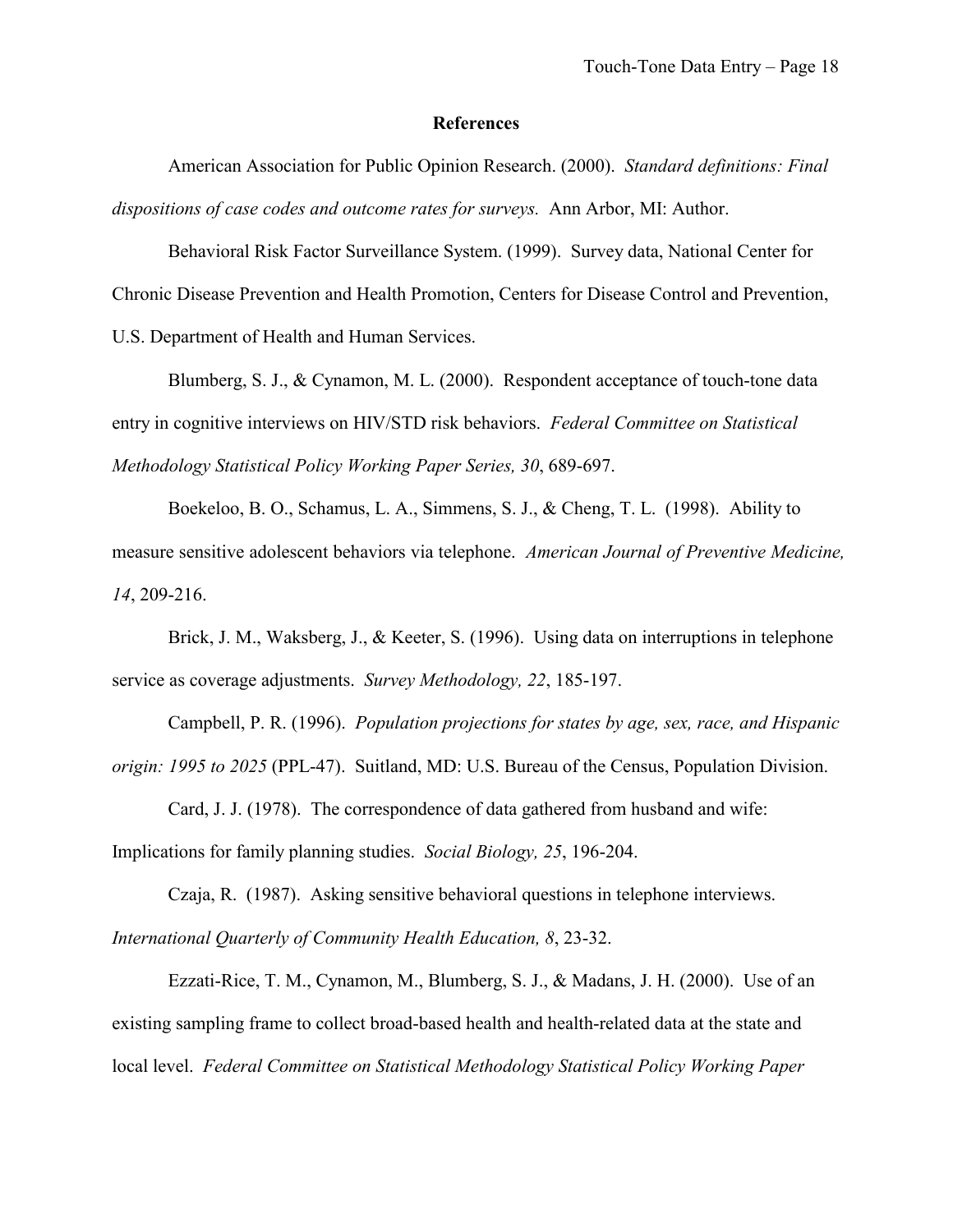*Series, 30*, 283-292.

Ezzati-Rice, T. M., Frankel, M. R., Hoaglin, D. C., Loft, J. D., Coronado, V. G., & Wright, R. A. (2000). An alternative measure of response rate in random-digit-dialing surveys that screen for eligible subpopulations. *Journal of Economic and Social Measurement, 26*, 99 109.

Gribble, J. N., Miller, H. G., Cooley, P. C., Catania, J. A., Pollack, L., & Turner, C. F. (2000). The impact of T-ACASI interviewing on reported drug use among men who have sex with men. *Substance Use and Misuse, 35*, 869-890.

Kann, L., Kinchen, S. A., Williams, B. I., Ross, J. G., Lowry, R., Grunbaum, J. A., Kolbe,

L. J., & State and Local YRBSS Coordinators. Youth risk behavior surveillance – United States, 1999. In: *CDC Surveillance Summaries*, June 9, 2000. MMWR 2000;49(No. SS-5):1-94.

McQueen, D. V. (1989). Comparison of results of personal interviews and telephone surveys of behavior related to risk of AIDS: Advantages of telephone techniques. In F. J. Fowler (Ed.), *Health survey research methods: Conference proceedings* (pp. 247-252). Rockville, MD: National Center for Health Services Research and Health Care Technology Assessment.

National Health Interview Survey (2000). Survey questionnaire, National Center for Health Statistics, Centers for Disease Control and Prevention, U. S. Department of Health and Human Services.

Nebot, M., Celentano, D. D., Burwell, L., Davis, A., Davis, M., Polacsek, M., & Santelli, J. (1994). AIDS and behavioural risk factors in women in inner city Baltimore: A comparison of telephone and face-to-face surveys. *Journal of Epidemiology and Community Health, 48*, 412 418.

Osborn, L., Blumberg, S. J., & Olson, L. (2000). Assessing a new data collection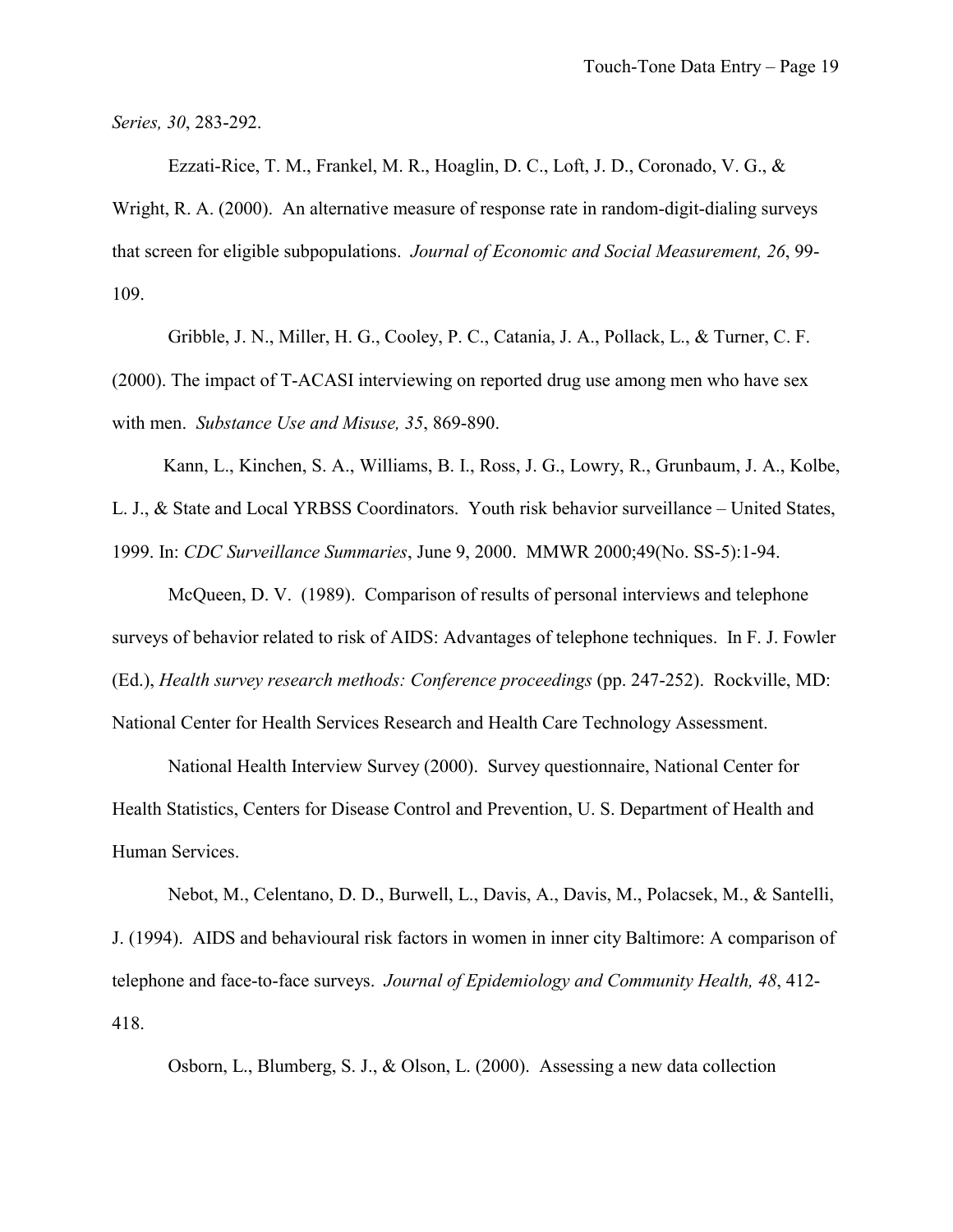methodology for obtaining sensitive data using an RDD telephone survey. *Proceedings of the Section on Survey Research Methods.* Alexandria, VA: American Statistical Association, 1022 1027.

Rasinski, K. A., Willis, G. B., Baldwin, A. K., Yeh, W. C., & Lee, L. (1999). Methods of data collection, perceptions of risks and losses, and motivation to give truthful answers to sensitive survey questions. *Applied Cognitive Psychology, 13*, 465-484.

Rietmeijer, C. A., Lansky, A., Anderson, J. E., & Fichtner, R. R. (2001). Developing standards in behavioral surveillance for HIV/STD prevention. *AIDS Education and Prevention, 13*, 268-278.

Rosenthal, J. A. (1996). Qualitative descriptors of strength of association and effect size. *Journal of Social Service Research, 21*, 37-59.

Shah, B. V., Barnwell, B. G., & Bieler, G. S. (1997). *SUDAAN User's Manual, Release* 

*7.5.6.* Research Triangle Park, NC: Research Triangle Institute.

Tourangeau, R., Rips, L. J., & Rasinski, K. (2000). *The psychology of survey response*. Cambridge: Cambridge University Press.

Tourangeau, R., & Smith, T. W. (1996). Asking sensitive questions: The impact of data collection mode, question format, and question context. *Public Opinion Quarterly, 60*, 275-304.

Tourangeau, R., & Smith, T. W. (1998). Collecting sensitive information with different modes of data collection. In M. P. Cooper, R. P. Baker, J. Bethlehem, C. Z. F. Clark, J. Martin, W. L. Nicholls, J. M. O'Reilly (Eds.), *Computer assisted survey information collection* (pp. 431 453). New York: John Wiley & Sons, Inc.

Turner, C. F., Forsyth, B. H., O'Reilly, J. M., Cooley, P. C., Smith, T. K., Rogers, S. M., & Miller, H. G. (1998). Automated self-interviewing and the survey measurement of sensitive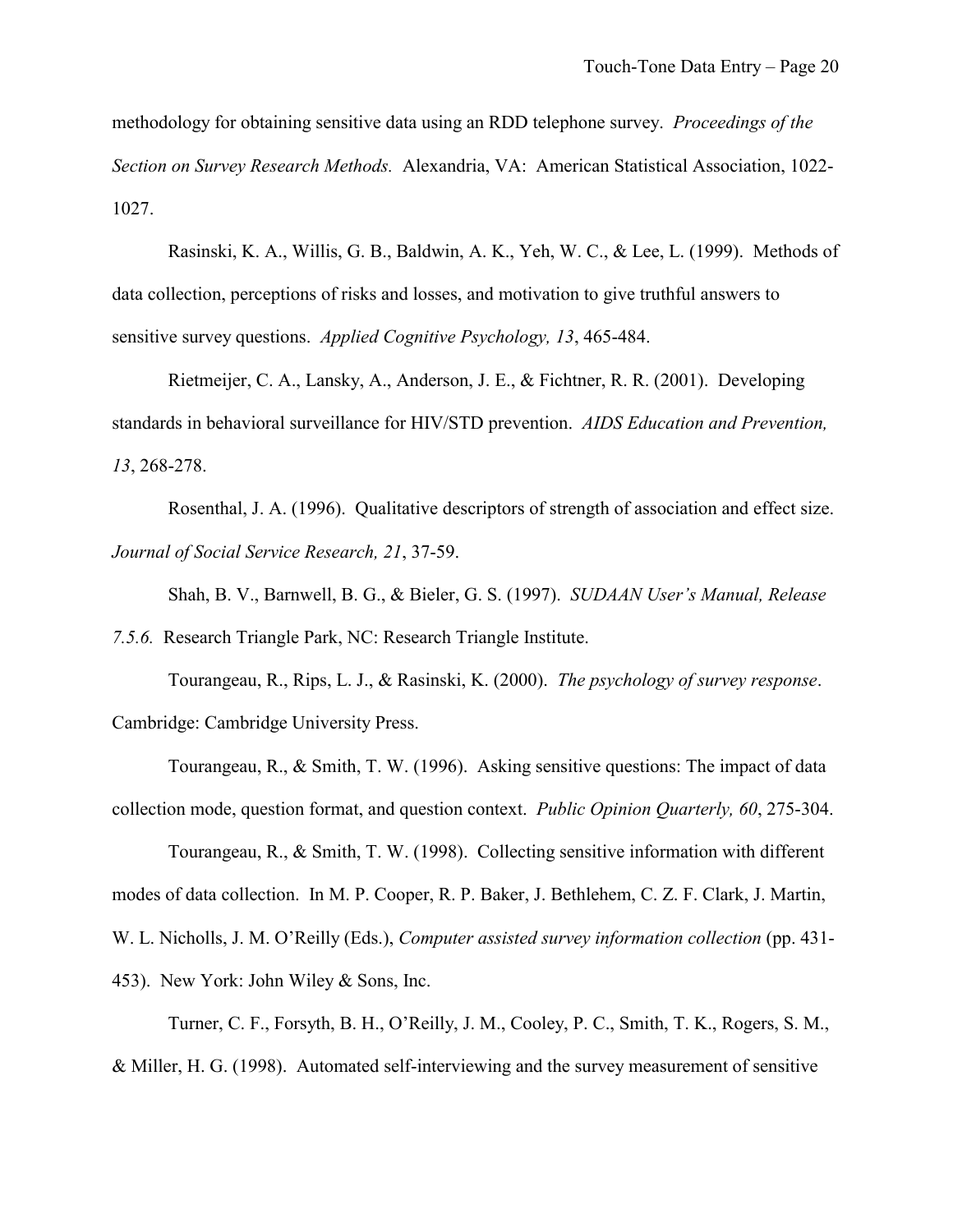behaviors. In M. P. Cooper, R. P. Baker, J. Bethlehem, C. Z. F. Clark, J. Martin, W. L. Nicholls, J. M. O'Reilly (Eds.), *Computer assisted survey information collection* (pp. 455-473). New York: John Wiley & Sons, Inc.

Turner, C. F., Ku, L., Rogers, S. M., Lindberg, L. D., Pleck, J. H., & Sonenstein, F. L. (1998). Adolescent sexual behavior, drug use, and violence: Increased reporting with computer survey technology. *Science, 280*, 867-873.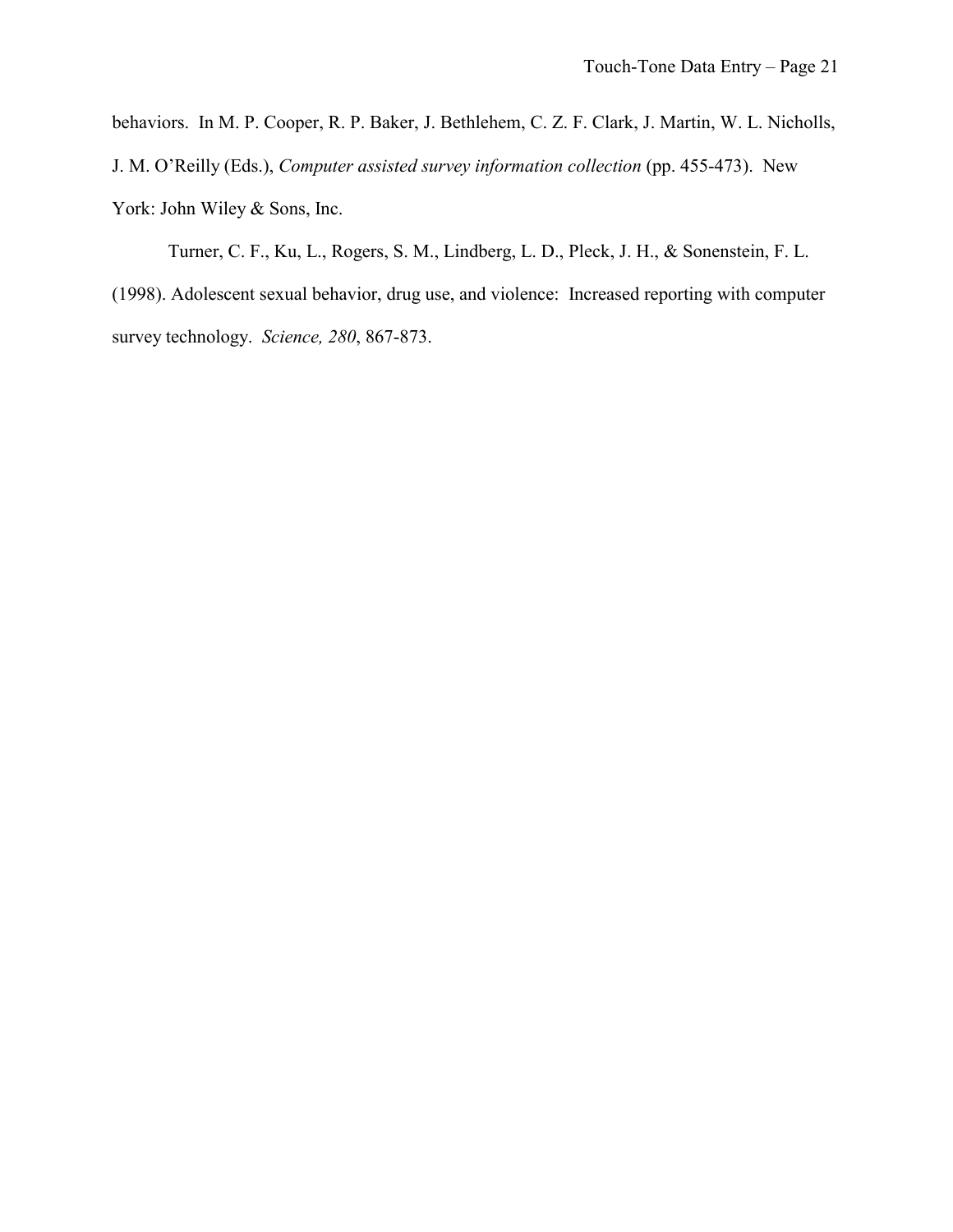|                                                       |                              | Unweighted<br>Proportion | Weighted<br>Proportion | <b>Half-Width</b><br>of 95% CI |
|-------------------------------------------------------|------------------------------|--------------------------|------------------------|--------------------------------|
|                                                       |                              | of Completed             | of                     |                                |
|                                                       |                              | <b>Interviews</b>        | Population             |                                |
| Demographics                                          |                              |                          |                        |                                |
| Age                                                   | 18-29                        | 27.9                     | 30.3                   | 5.5                            |
|                                                       | 30-49                        | 72.1                     | 69.7                   | 5.5                            |
| Gender                                                | Male                         | 40.0                     | 49.4                   | 5.8                            |
|                                                       | Female                       | 60.0                     | 50.6                   | 5.8                            |
| Race                                                  | White non-Hispanic           | 66.7                     | 65.1                   | 5.5                            |
|                                                       | Black non-Hispanic           | 15.4                     | 14.2                   | 3.9                            |
|                                                       | Other                        | 17.9                     | 20.8                   | 4.8                            |
| Education                                             | High school or less          | 32.6                     | 36.7                   | 5.7                            |
|                                                       | More than H.S.               | 67.4                     | 63.3                   | 5.7                            |
| Married?                                              | Yes                          | 53.2                     | 54.7                   | 5.8                            |
|                                                       | N <sub>0</sub>               | 46.8                     | 45.3                   | 5.8                            |
| Employed last week?                                   | Yes                          | 76.0                     | 75.7                   | 5.1                            |
|                                                       | No                           | 24.0                     | 24.3                   | 5.1                            |
| Income                                                | \$49,999 or less             | 37.2                     | 34.9                   | 6.0                            |
|                                                       | \$50,000 or more             | 62.8                     | 65.1                   | 6.0                            |
| <b>Health</b>                                         |                              |                          |                        |                                |
| Self-reported health status                           | Excellent / very good / good | 91.4                     | 91.2                   | 3.4                            |
|                                                       | Fair / poor                  | 8.6                      | 8.8                    | 3.4                            |
| Health insurance?                                     | Yes                          | 90.9                     | 89.5                   | 3.8                            |
|                                                       | No                           | 9.1                      | 10.5                   | 3.8                            |
| Any cost barrier to care<br>in past year?             | Yes                          | 9.2                      | 9.5                    | 3.4                            |
|                                                       | N <sub>0</sub>               | 90.8                     | 90.5                   | 3.4                            |
| Ever had HIV test? (not<br>including blood donations) | Yes                          | 50.0                     | 48.5                   | 5.8                            |
|                                                       | N <sub>0</sub>               | 50.0                     | 51.5                   | 5.8                            |
| Perceived likelihood of<br>getting HIV?               | High / medium                | 5.1                      | 5.1                    | 2.4                            |
|                                                       | Low / none                   | 94.9                     | 94.9                   | 2.4                            |
| Sexual Behavior <sup>1</sup>                          |                              |                          |                        |                                |
| Active in past year with at<br>least one partner?     | Yes                          | 85.0                     | 84.3                   | 4.4                            |
|                                                       | No                           | 15.0                     | 15.7                   | 4.4                            |
| Multiple partners in past<br>year if sexually active? | Yes                          | 12.4                     | 13.7                   | 5.0                            |
|                                                       | No                           | 87.6                     | 86.3                   | 5.0                            |

# **Table 1: Key Estimates from the SLAITS HIV Testing and STD Risk Behaviors Module ― New Jersey, 2000**

Note: CI, confidence interval.<br><sup>1</sup>Sex was defined for respondents as "oral, anal, or vaginal sex, but not masturbation."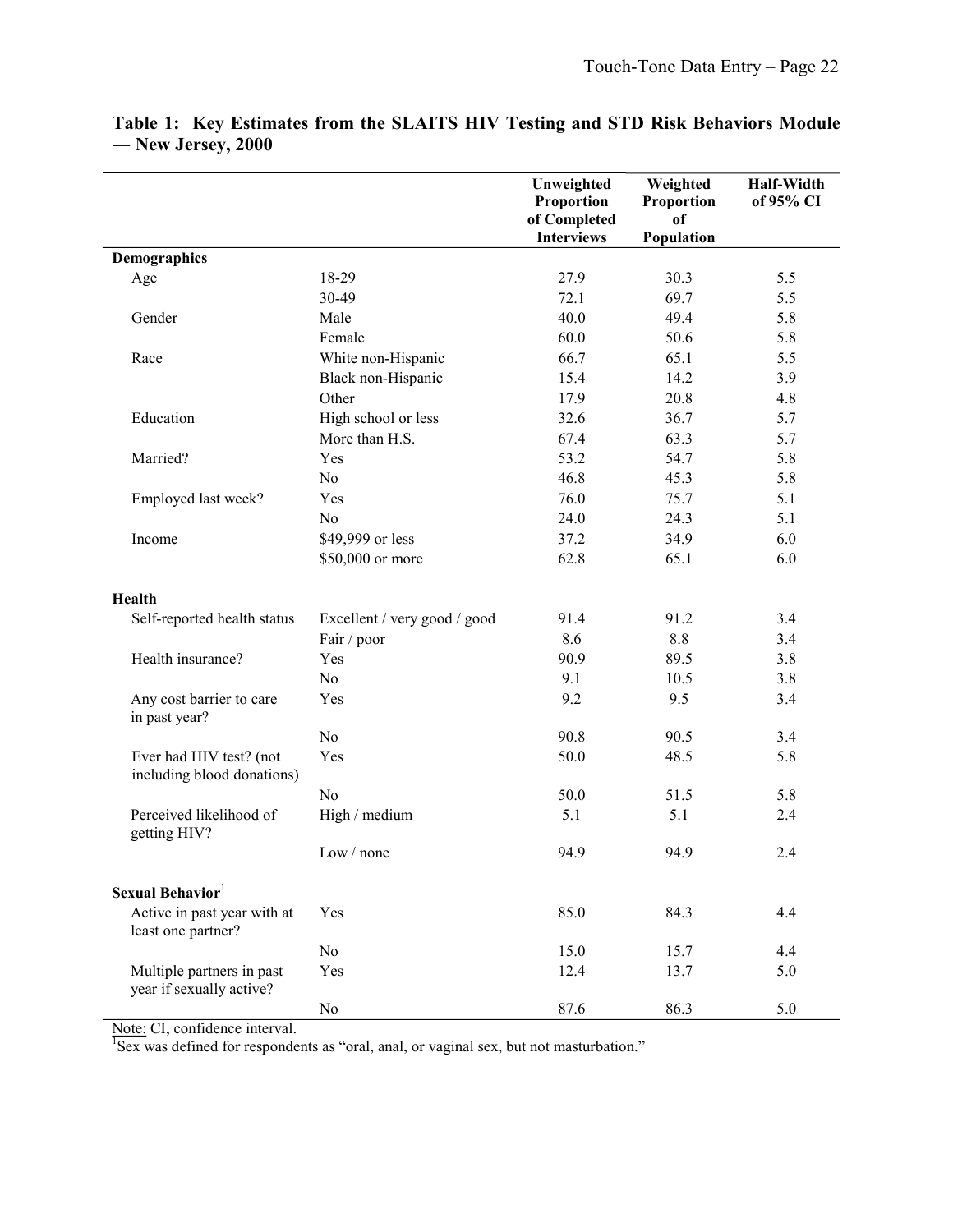|                                                                                                          | <b>TTDE</b> |                              | <b>Voice Response</b> |                              | <b>Strength of Association</b> |                                      |
|----------------------------------------------------------------------------------------------------------|-------------|------------------------------|-----------------------|------------------------------|--------------------------------|--------------------------------------|
| <b>Behavior</b>                                                                                          | Percent     | <b>Sample</b><br><b>Size</b> | Percent               | <b>Sample</b><br><b>Size</b> | <b>Odds Ratio</b>              | 95%<br>Confidence<br><b>Interval</b> |
| Have worried about contracting<br>AIDS or STDs from a sexual<br>partner during the past 12 months        | 12.0        | 203                          | 2.6                   | 183                          | $5.15**$                       | $1.89 - 14.06$                       |
| Abstained from $sex1$ during past<br>10 years                                                            | 9.5         | 203                          | 8.5                   | 178                          | 1.23                           | $0.47 - 3.19$                        |
| More than one partner in past 10<br>years if sexually active                                             | 50.1        | 183                          | 48.4                  | 159                          | 1.13                           | $0.68 - 1.87$                        |
| Abstained from sex during past<br>12 months                                                              | 17.5        | 203                          | 13.9                  | 178                          | 1.33                           | $0.67 - 2.66$                        |
| More than one partner in past 12<br>months if sexually active                                            | 19.5        | 180                          | 16.7                  | 164                          | 1.35                           | $0.59 - 3.05$                        |
| Sex with main partner in past 12<br>months if sexually active                                            | 96.6        | 170                          | 97.2                  | 154                          | 0.87                           | $0.25 - 2.96$                        |
| Sex with non-main partner in past<br>12 months if sexually active                                        | 8.9         | 169                          | 11.1                  | 154                          | 0.82                           | $0.35 - 1.91$                        |
| At least one of 5 HIV/STD risk<br>factors was true in past 12<br>months <sup>2</sup>                     | 6.4         | 203                          | 6.2                   | 180                          | 1.24                           | $0.39 - 3.94$                        |
| If sexually active, at least one of 5<br>HIV/STD risk factors was true in<br>past 12 months <sup>3</sup> | 11.8        | 168                          | 3.4                   | 152                          | $3.89*$                        | $1.31 - 11.57$                       |
| Never used condom                                                                                        | 14.1        | 39                           | 13.6                  | 25                           | 1.27                           | $0.22 - 7.19$                        |
| Condom was used during last sex<br>with main partner                                                     | 23.3        | 33                           | 4.8                   | 19                           | 4.40†                          | $0.83 - 23.49$                       |
| Had oral sex during last sex with<br>main partner                                                        | 86.0        | 33                           | 56.5                  | 19                           | 4.07†                          | $0.83 - 19.89$                       |

### **Table 2: Comparison of Estimates for Selected Sexual Behaviors by Response Mode, SLAITS HIV Testing and STD Risk Behaviors Module — New Jersey, 2000**

Note: For the logistic regression analyses, the voice-response group was the referent and was compared with the touch-tone data entry group. Respondent's education was used as a covariate.

\*  $p < .05$ ; \*\*  $p < .01$ ;  $\dagger p < .10$ ; TTDE, touch-tone data entry.

<sup>1</sup>Sex was defined for respondents as "oral, anal, or vaginal sex, but not masturbation."

<sup>2</sup>Risk factors were: a) you have hemophilia, b) you have tested positive for having HIV, c) you took street drugs using a needle, d) you have been treated for a sexually transmitted disease, e) you had anal sex without a condom.  $3$ Risk factors were: a) you have been diagnosed with hepatitis B or C, b) you had sex with someone who was also having sex with other people, c) you had sex with someone who tested positive for HIV or any other sexually transmitted disease, d) you had sex with a man who has sex with men, e) you traded sex for money or drugs.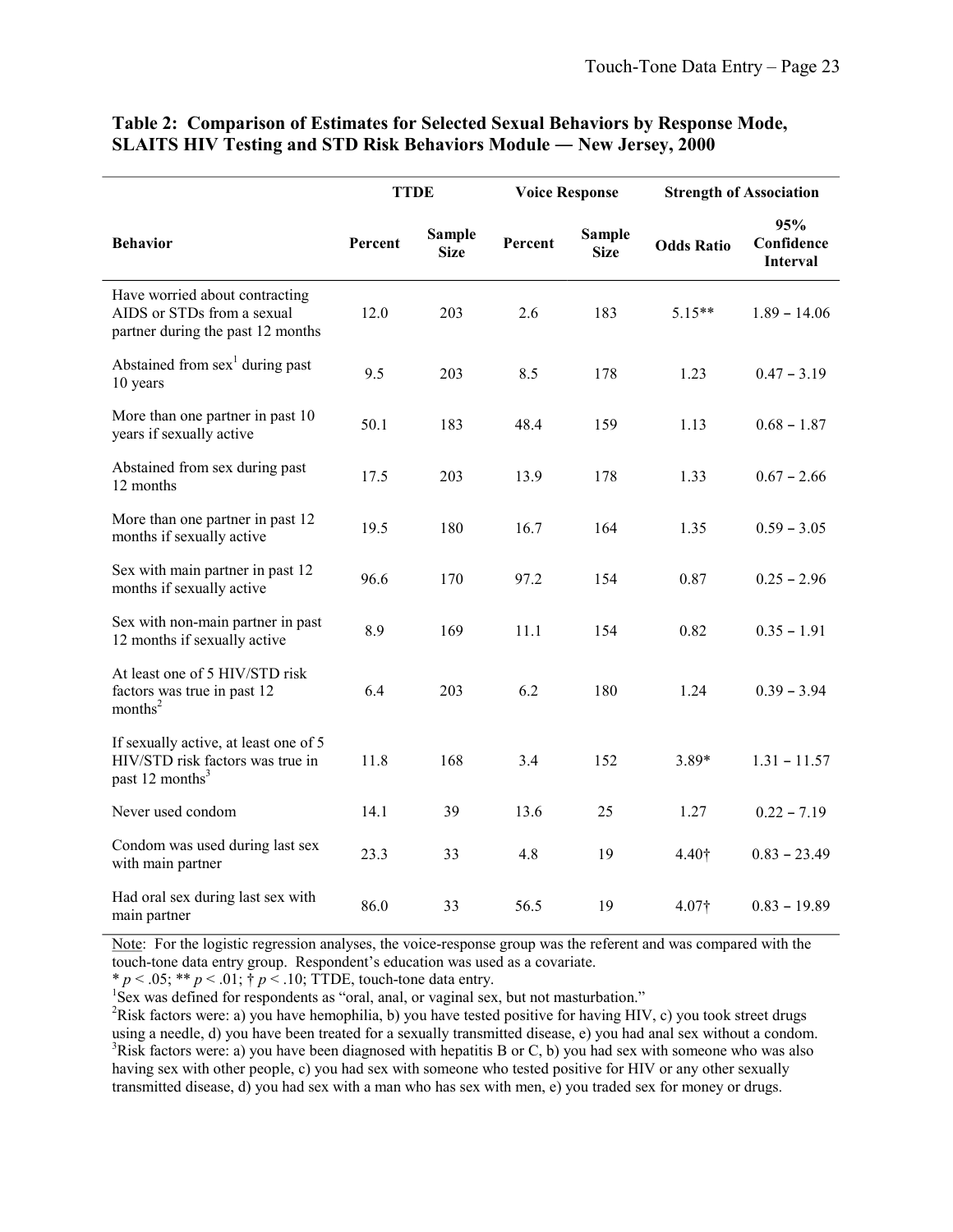# **Appendix**

- 1. At any time during the past 12 months, have you worried about contracting AIDS or STDs from a sexual partner?
- 2. During the past 10 years, have you had sex? By sex, I mean oral, vaginal, or anal sex, but NOT masturbation.
- 3. During the past 10 years, with how many people have you had sex?
- 4. During the past 12 months, have you had sex?
- 5. During the past 12 months, with how many people have you had sex?
- 6. For this survey, we are going to use the term "main sexual partner" to describe someone who is your spouse, lover, or anyone else you feel committed to or have a special relationship with. During the past 12 months, have you had sex with a main sexual partner?
- 7. During the past 12 months, have you had sex with someone who was not your main sexual partner?
- 8. I'm going to read a list of 5 statements. When I am done, I will ask if any of these statements are true for you. Do not tell me which statements are true for you. Just if any of them are.
	- a) you have hemophilia.
	- b) you have tested positive for having HIV.
	- c) In the past year, you took street drugs using a needle.
	- d) In the past year, you have been treated for a sexually transmitted disease.
	- e) In the past year, you had anal sex without a condom.
- 9. Again, I'm going to read a list of 5 statements. When I am done, I will ask if any of these statements are true for you. As before, do not tell me which statements are true you. Just if